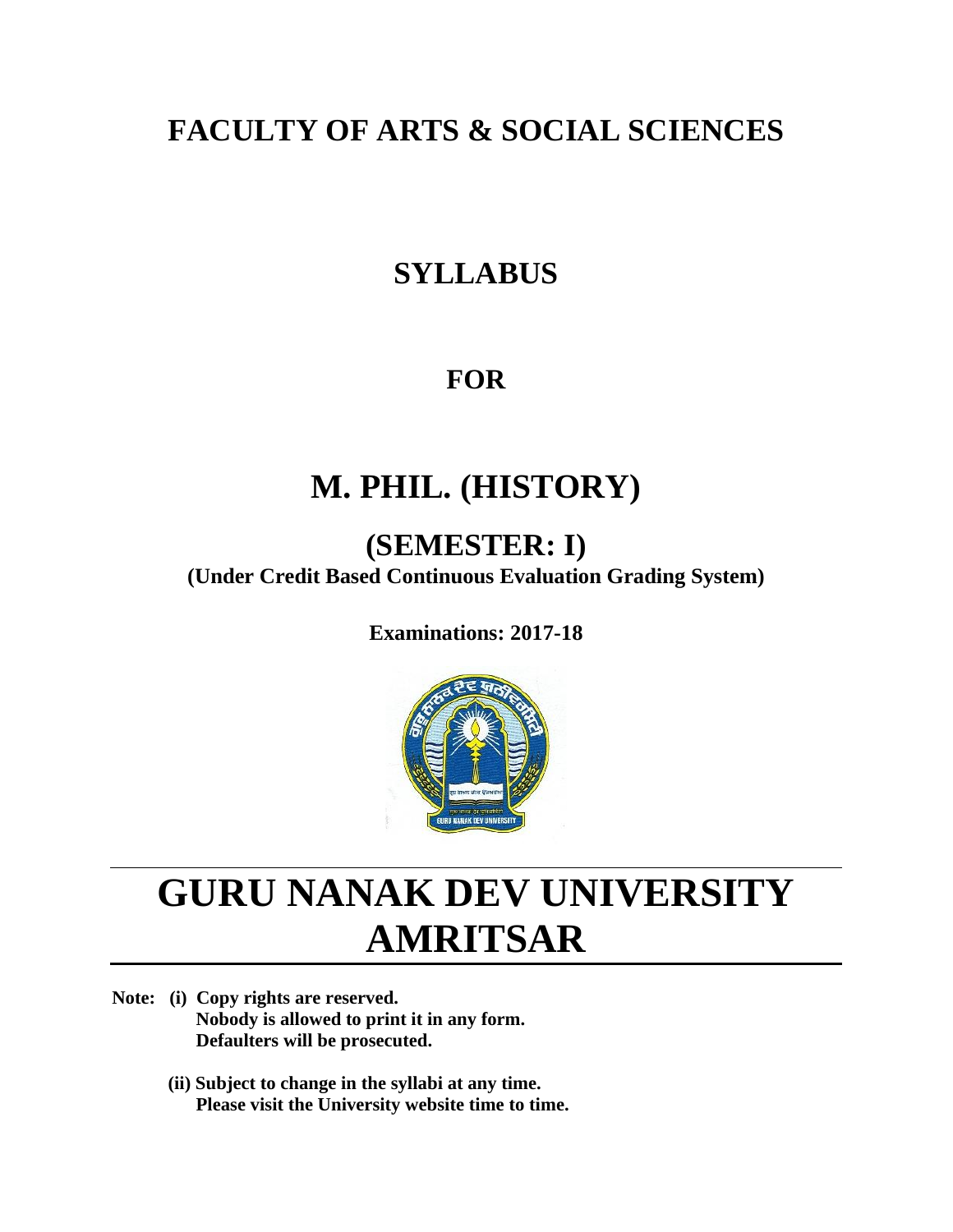(Under Credit Based Continuous Evaluation Grading System)

### **Subject Code/Course Code/Credit Structure and Semester-wise Scheme for Courses and Course Numbering**

### **1. Subject Code**

| <b>Department</b> | <b>Specialization</b> | <b>Subject Code</b> |
|-------------------|-----------------------|---------------------|
| History           | History               | <b>HS</b>           |

### **2. Course Codes**

| <b>Department</b> | <b>Degree</b>        | <b>Course Code</b> |
|-------------------|----------------------|--------------------|
| <b>History</b>    | . Phil History<br>M. | HSY                |

### **3. Credit Structure (per week)**

| <b>Semester</b> | Core | <b>Elective</b> | <b>Interdisciplinary</b> | <b>Total</b> |
|-----------------|------|-----------------|--------------------------|--------------|
|                 |      |                 |                          |              |
|                 | UZ   |                 |                          | ∪∠           |
| Total           |      |                 |                          | ⊥⊷           |

### **4. Semester-wise Scheme of Course**

a. **Programme Code: HSY**

### **M. Phil History Department of History**

| Semester-I               |                                             |   |          |   |                                |  |
|--------------------------|---------------------------------------------|---|----------|---|--------------------------------|--|
| <b>Core Courses (C)</b>  |                                             |   |          |   |                                |  |
| Course No.               | <b>Course Title</b>                         | L | T        | P | <b>Total</b><br><b>Credits</b> |  |
| <b>HSL 601</b>           | Philosophy of History                       | 3 | $\Omega$ |   | 3                              |  |
| <b>HSL 602</b>           | <b>Research Methodology</b>                 | 3 |          |   | 4                              |  |
| Any one of the following |                                             |   |          |   |                                |  |
| <b>HSL 603</b>           | India (1200-1750): Socio-Economic History   | 3 | $\theta$ |   | $\mathcal{R}$                  |  |
| <b>HSL 604</b>           | India (1857-1947): Society and Politics     | 3 | 0        |   | 3                              |  |
| <b>HSL 605</b>           | The Punjab (1500-1849): Society and Economy | 3 | 0        |   | 3                              |  |
| <b>HSL 606</b>           | The Punjab (1849-1947): Society and Economy | 3 |          |   | 3                              |  |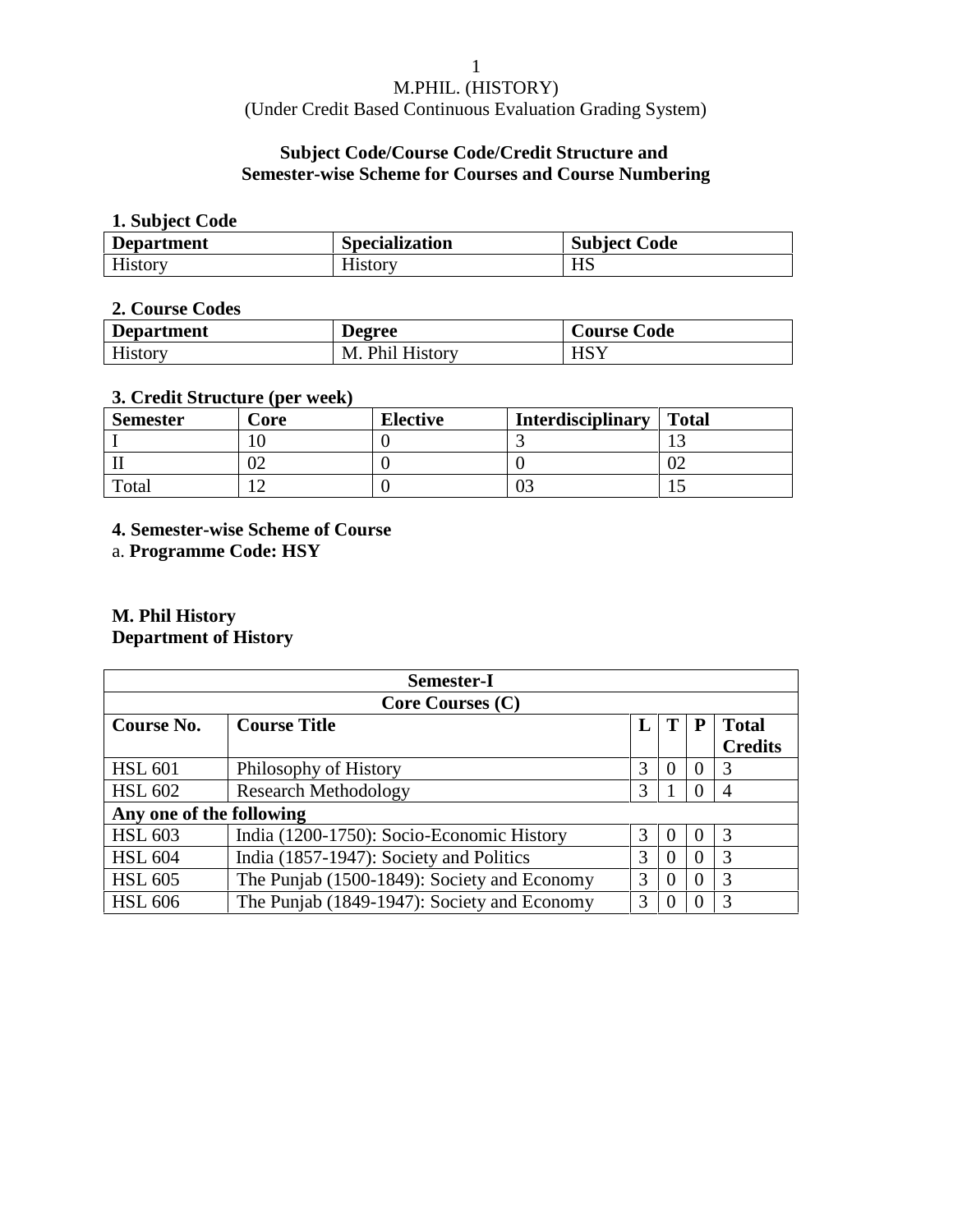(Under Credit Based Continuous Evaluation Grading System)

### **M.PHIL. HISTORY (SEMESTER SYSTEM)**

### **Semester-I**

|                           |                                             | <b>Teaching Hrs.</b><br>Per Week* |
|---------------------------|---------------------------------------------|-----------------------------------|
| <b>HSL 601</b>            | Philosophy of History                       | 3                                 |
| <b>HSL 602</b>            | <b>Research Methodology</b>                 | 4                                 |
| Any ONE of the following: |                                             |                                   |
| <b>HSL 603</b>            | India (1200-1750): Socio-Economic History   | 3                                 |
| <b>HSL 604</b>            | India (1857-1947): Society and Politics     | 3                                 |
| <b>HSL 605</b>            | The Punjab (1500-1849): Society and Economy | 3                                 |
| <b>HSL 606</b>            | The Punjab (1849-1947): Society and Economy | 3                                 |

\*including Library-cum-Tutorial period.

### **Note:**

- M. Phil. History Course work has been divided into **two** semesters. Semester I (July- December) and Semester II (January-June). The candidate is to opt **one interdisciplinary** paper from other departments.
- Topics for **thesis** will be allocated by the Board of Control in the beginning of second Semester. One period per student per week will be assigned towards work-load of the supervisor.
- Minor-I test will consist of 20 marks with one hour duration covering 33% of syllabus.
- Minor-II test will consist of 20 marks with one hour duration covering 33 to 66% of syllabus.
- Quiz will consist of 10 marks after second Minor test.
- Major test will consist of 50 marks with three hours duration from the **entire syllabus**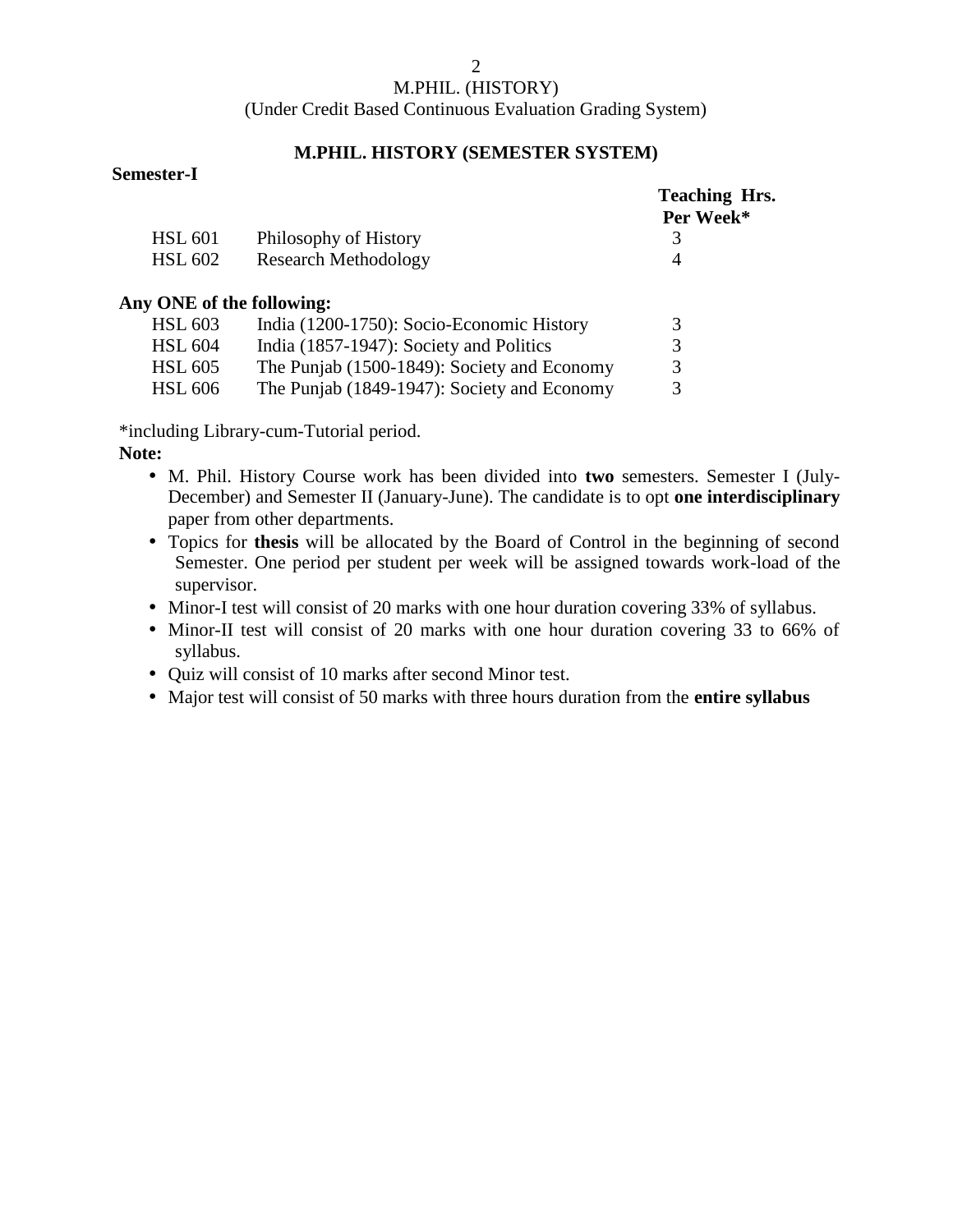| <b>Semester-II</b> |                              |  |              |  |              |   |                                |
|--------------------|------------------------------|--|--------------|--|--------------|---|--------------------------------|
| Sr.<br>No.         | Course No. $\mathcal{C}/E/I$ |  | Course Title |  | $\mathbf{T}$ | P | <b>Total</b><br><b>Credits</b> |
|                    | <b>HSL 607</b>               |  | Seminar      |  |              |   |                                |
|                    |                              |  | Thesis Work  |  |              |   |                                |

### **SCHEME :**

HSL 607 Seminar 2 Thesis Work

**Credits**

\*including Library-cum-Tutorial period.

### **Note:**

- M. Phil. History Course work has been divided into **two** semesters. Semester I (July-December) and Semester II (January-June). The candidate is to opt **one interdisciplinary** paper from other departments.
- Topics for **thesis** will be allocated by the Board of Control in the beginning of second Semester. One period per student per week will be assigned towards work-load of the supervisor.
- Minor-I test will consist of 20 marks with one hour duration covering 33% of syllabus.
- Minor-II test will consist of 20 marks with one hour duration covering 33 to 66% of syllabus.
- Quiz will consist of 10 marks after second Minor test.
- Major test will consist of 50 marks with three hours duration from the **entire syllabus**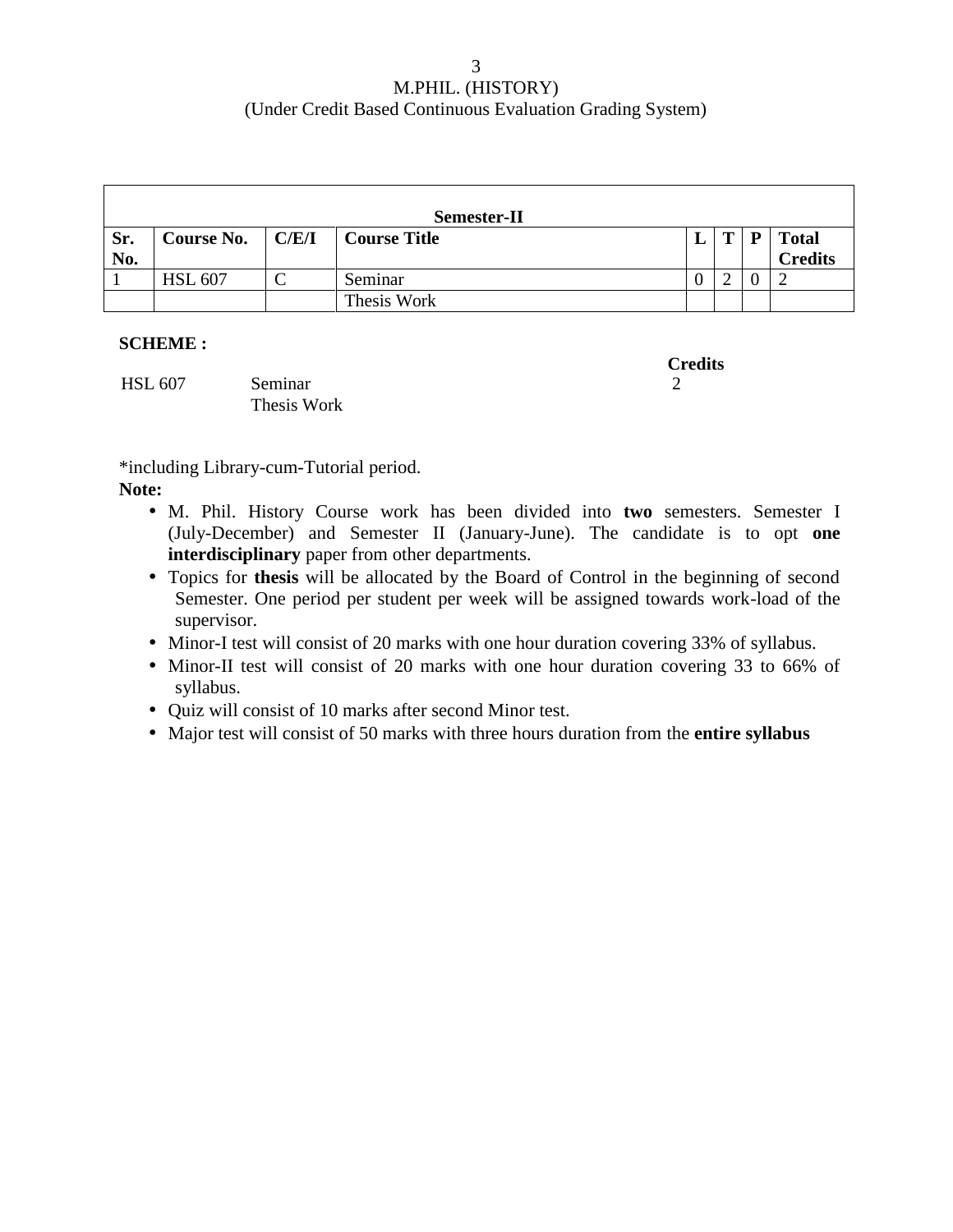### **SEMESTER-I HSL 601: PHILOSOPHY OF HISTORY**

### **Credits: 3-0-0**

### **UNIT–I**

- 1. Purpose and Scope of History
- 2. Historical Evidence

### **UNIT–II**

- 3. Causation and Objectivity
- 4. History and Allied Disciplines: Geography, Political Science, Economics, Sociology

### **UNIT–III**

- 5. Greco- Roman, Rationalist Historical Thought
- 6. Historical Materialism and Post Modernism

### **RECOMMENDED READING**

Jaques, Havet (ed.), *Main Trends of Research in Social and Human Sciences*, Part-2, Vol.I, Mouton Publishers, Unesco, The Hague 1978 (G. Barraclough, "History") pp.227-487.

Lambert, Peter and Phillipp Schofield (eds.), *Making History: An Introduction to the History and Practices of a Discipline*, Routledge, London,2008.

- Lemon, M.C., *Philosophy of History: A Guide for Students*, Routledge, London, 2008.
- Marwick, Arthur, *The Nature of History ,*Macmillan Students' Edition , London,1976 (reprint).

Meyerhoff, Hans,(ed.), *The Philosophy of History in our Times*, Doubleday Anchor Books, New York 1959.

- Nevins, Allan, *The Gateway to History*, Vora & Co,., Bombay 1968.
- Renier, G.J, *History : Its Purpose and Method,* George Allen & Unwin, London, 1961.
- Southgate, Beverley, *History: What & Why: Ancient, Modern and Postmodern Perspectives,* Routledge, London, 2008*.*
- Ahmad Aijaz, *In Theory: Classes, Nations, Literatures*, OUP, Delhi, 1995.

Banga, Indu (ed.), *Causation in History*, IIAS, Shimla, 1992.

Bloch, Marc, *The Historian's Craft*, Vintage Books, New York, 1952.

Brasher, N.H, *The Young Historian*, Oxford University Press, London 1970.

Braudel, Fernand, *On History*, The University of Chicago Press, Chicago, 1980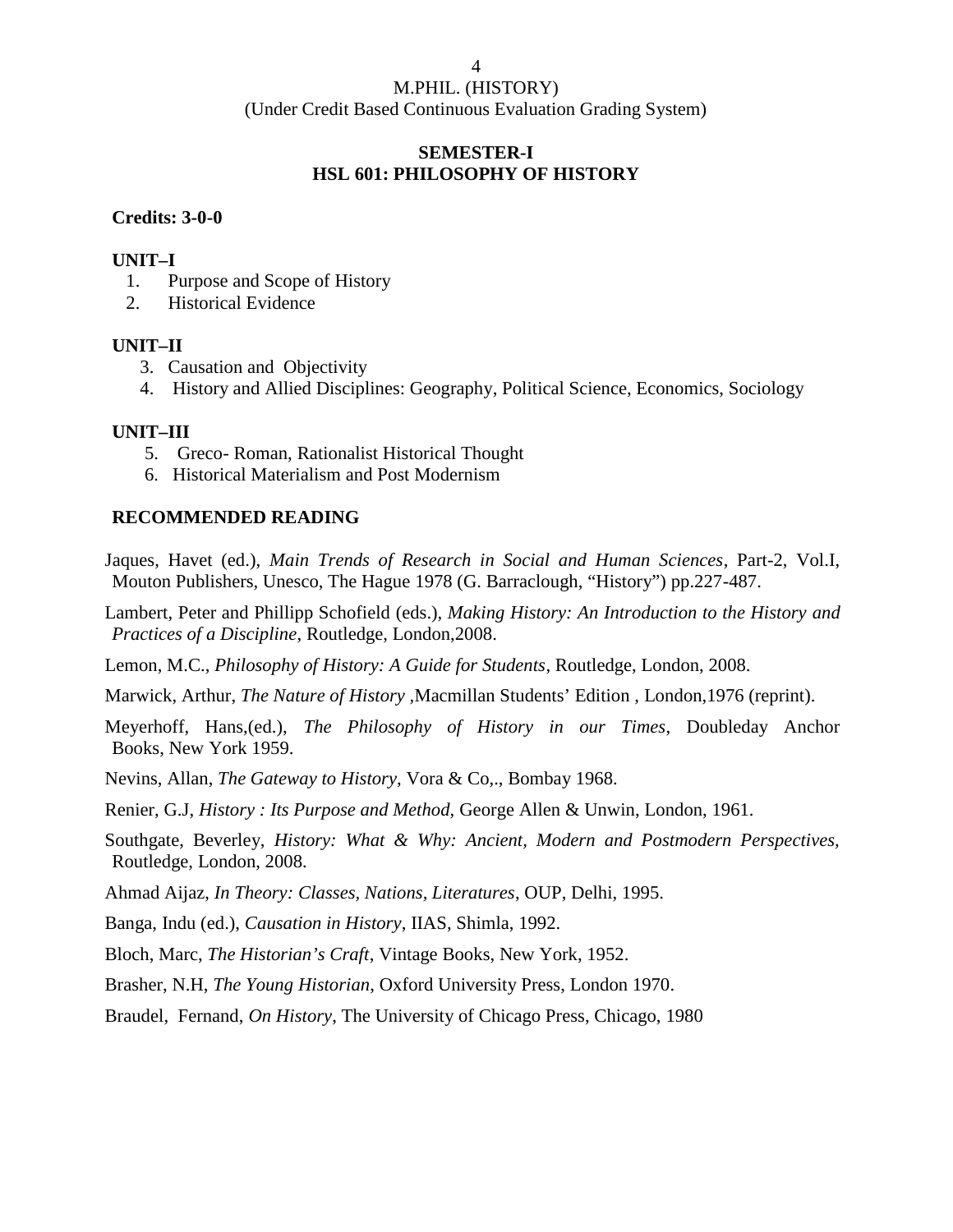(Under Credit Based Continuous Evaluation Grading System)

Carr, E.H. *What is History*? Pelican Paperback, London, 2001(Reprint)

Clark, G. Kitson, *The Critical Historian*, Heinemann, London 1967.

Collingwood, R.G., *The Idea of History*, Oxford Paperback, London, 1976 (reprint).

Croce, Benedetto, *History as the Story of Liberty*, George Allen & Unwin, London, 1962.

Elton, G.R., *The Practice of History*, Collins-Fontana Paperback, London, 1976.

Fullbrook, Mary, *Historical Theory*, Routledge, New York, 2007.

Gardiner, Patrick, *The Nature of Historical Explanation*, OUP, Oxford 1978.

Harris, T., (ed.), *Popular Culture in England c.1500-1850*, Macmillan, London, 1995.

Heller, Agnes, *A Theory of History,* Routledge & Kegan Paul*,* London, 1982*.*

Hobsbawm, Eric*, On History,* Abacus, London, 2008.

Stern, Fritz (ed), Varieties *of History: Form Voltaire to the Present* Macmillan, London, 1970.

Tosh, John, *The Pursuit of History*, Longman, London 1985.

Webster, John C.B., *An Introduction to History*, The Macmillan Company of India, Delhi 1982.

White, Hayden, *Tropics of Discourse: Essays in Cultural Criticism*, The Johns Hopkins University Press, London, 1990.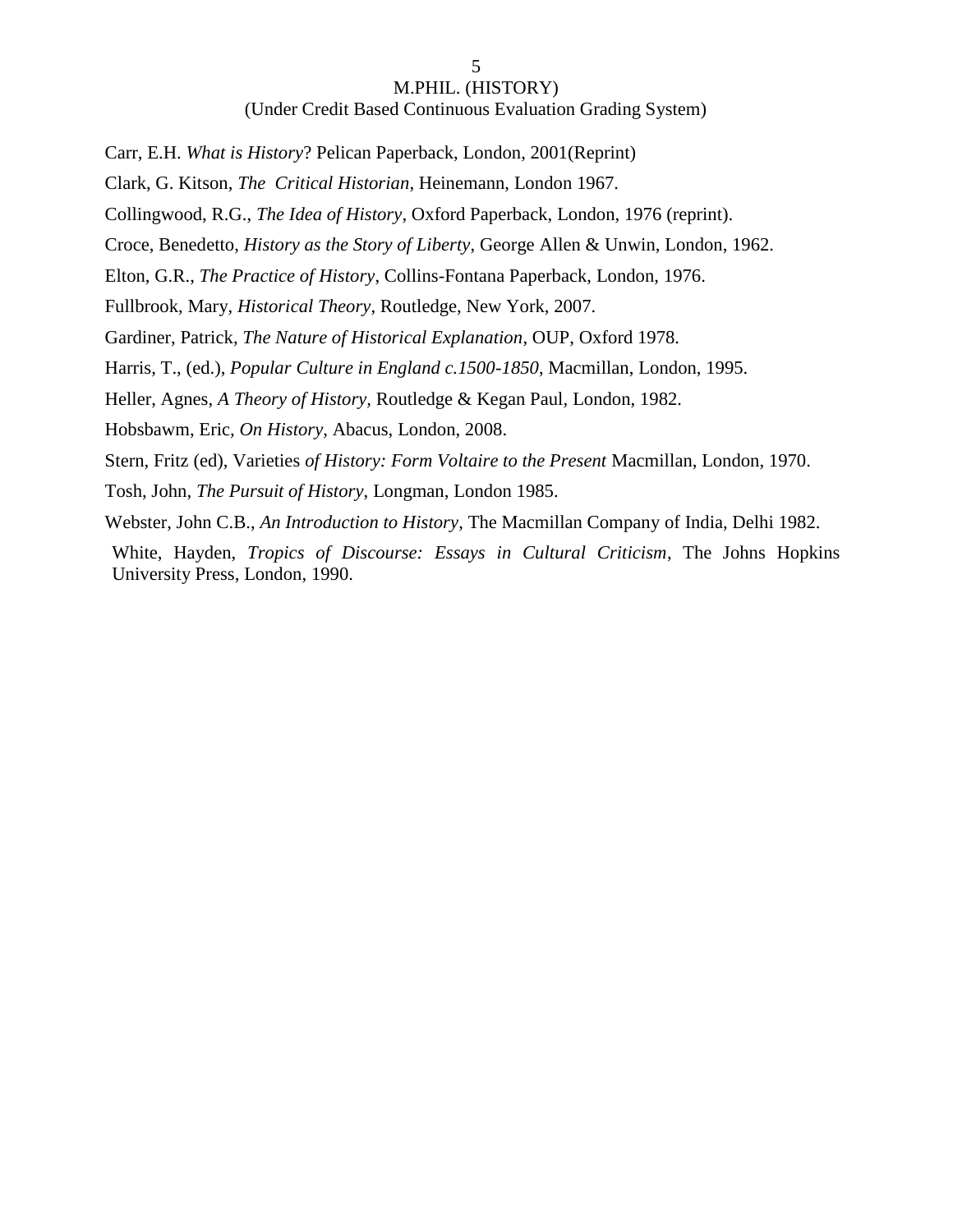### **SEMESTER-I HSL 602: RESEARCH METHODOLOGY**

### **Credits: 3-1-0**

### **UNIT–I**

- 1. Historical Method
- 2. Historical Explanation

### **UNIT–II**

- 3. Methods of Documentation and Presentation
- 4. Research Design

### **UNIT–III**

- 5. Quantitative Techniques
- 6. Computer Applications

### **RECOMMENDED READING**

Ahuja, Ram*, Research Methods*, Rawat, Jaipur, 2007.

Brazun, J and Graff, H.F., *The Modern Researcher*, Harcourt Brace Jovanovich, New York 1970.

Bloch, Marc, *The Historian's Craft*, Vintage Books, New York, 1952.

Brasher, N.H, *The Young Historian*, Oxford University Press, London 1970

Clark, G. Kitson, *The Critical Historian*, Heinemann, London 1967.

Croxton, Frederick, E., *Applied General Statistics*, Prentice-Hall, New Delhi,1979.

Elton, G.R., *The Practice of History*, Collins-Fontana Paperback 1976.

Fischer, David Hackett, *Historians' Fallacies*: *Toward a Logic of Historical Thought*, Routledge and Kegan Paul, London 1970.

Floud, R, *An Introduction to Quantitative Methods for Historians*, Methuen, London 1973.

Fullbrook, Mary, *Historical Theory*, Routledge, New York, 2007.

Gardiner, Patrick,, *The Nature of Historical Explanation*, OUP, Oxford, 1978.

Goode, William J and Paul K. Hatt, *Methods in Social Research,* McGraw-Hill, New Delhi,1990.

Heller, Agnes, *A Theory of History,* Routledge & Kegan Paul*,* London, 1982.

Jaspal Singh, Methodology *and Techniques of Social Research*, Kanishka, New Delhi, 2000.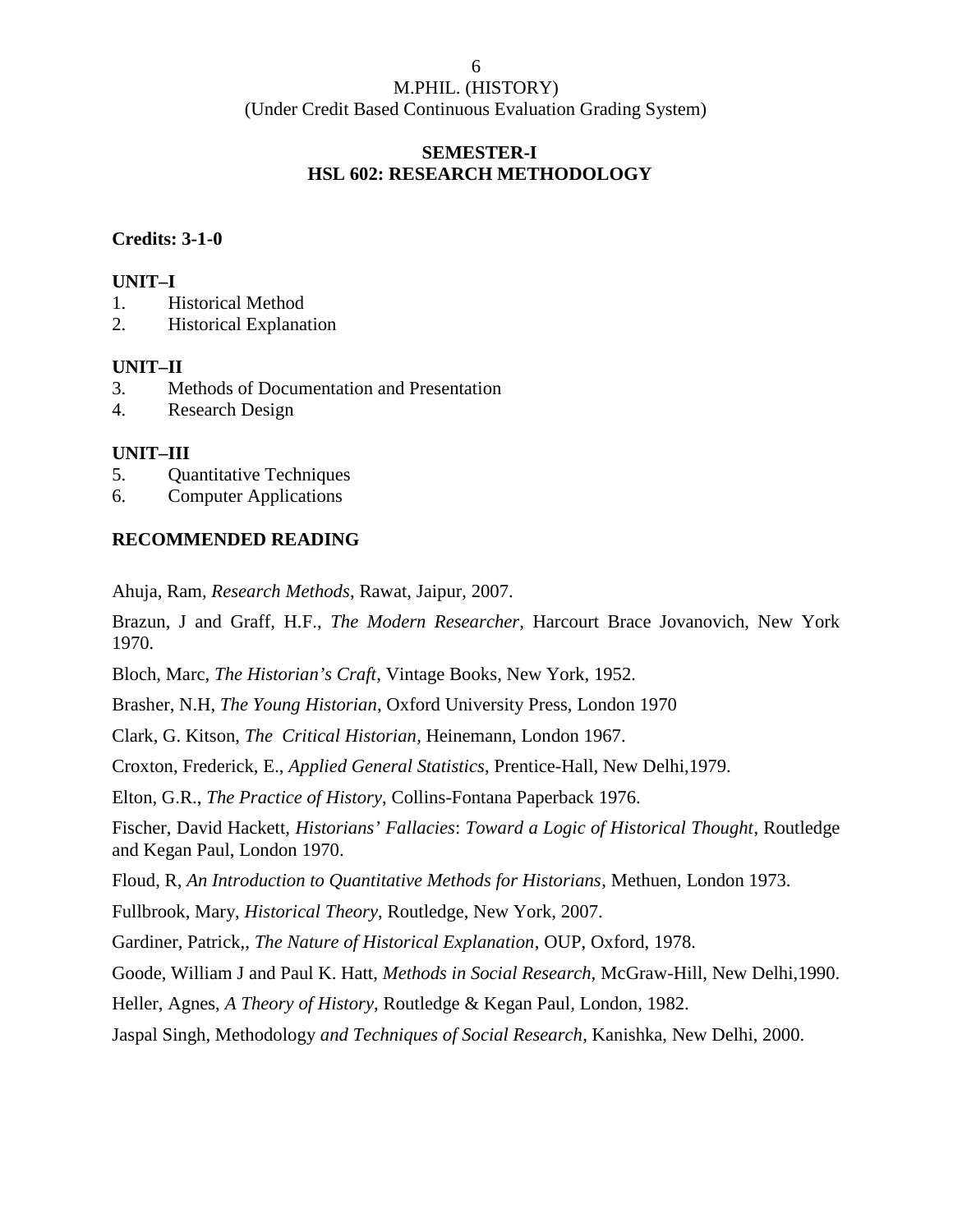#### (Under Credit Based Continuous Evaluation Grading System)

Jaques, Havet (ed), *Main Trends of Research in Social and Human Sciences*, Part- 2 Vol-I,. Mouton Publishers, Unesco, The Hague 1978 (G. Barraclough, "History") pp 227-487.

Mills, C. Wright, *The Sociological Imagination*, OUP, London, 1976.

Richard, H, *Science and History: A Critique of Positivist Epistemology,* D. Van, Nostrand Company, Princeton, 1962.

Southgate, Beverley, *History: What & Why: Ancient, Modern and Postmodern Perspectives, Routledge*, London, 2008*.*

Tosh, John, *The Pursuit of History*, Longman, London 1985.

Turabian, Kate L, *A Manual for Writing of Term Papers*, *Theses and Dissertations*, The University of Chicago Press, Chicago  $1973(4<sup>th</sup>$  ed).

Webster, John C.B., *An Introduction to History*, The Macmillan Company of India, Delhi 1982.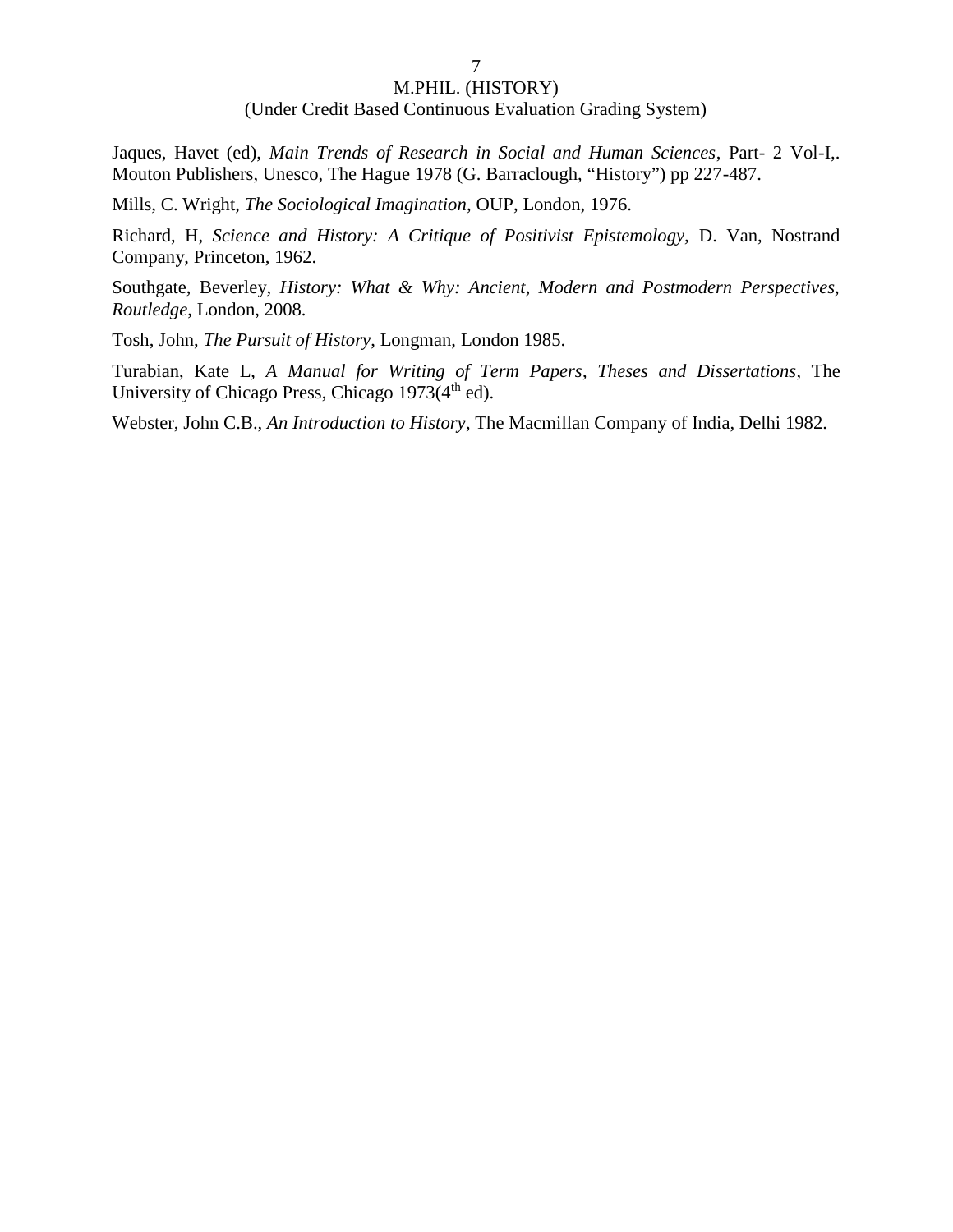(Under Credit Based Continuous Evaluation Grading System)

#### **SEMESTER-I**

### **HSL 603: INDIA (1200-1750): SOCIO- ECONOMIC HISTORY Credits: 3-0-0**

#### **UNIT I**

- 1. Agricultural Production, Landed Rights and Village Organization.
- 2. Mansabdari System and Jagirdars

#### **UNIT II**

- 3. Urbanization
- 4. Non-Agricultural Production and artisan and craftsman

### **UNIT III**

- 5 Internal and External Trade; Mercantile Classes and Middle Classes
- 6 Review of Literature: Writings of Irfan Habib and Satish Chandra.

#### **BIBLIOGRAPHY**

Ashraf, K.M., *Life and Conditions of the People of Hindustan*, Munshiram Manoharlal, Delhi,  $1970(2<sup>nd</sup> Ed.)$ 

Athar Ali, *The Mughal Nobility Under Aurangzeb*, Oxford University Press, Delhi, 1998.

\_\_\_\_\_\_\_.,*The Apparatus of the Empire: Award of Ranks Offices and Titles to Mughal Nobility*, 1574-1658,Oxford University Press, New Delhi, 1986.

\_\_\_\_\_\_\_.,*Mughal India: Studies in Polity, Ideas, Society and Culture*, New Delhi, 2006.

Banga, Indu (ed), *The City in Indian History*, Manohar Publications, New Delhi, 1991.

Dasgupta, Ashin and M.N. Pearson (eds.) *India and Indian Ocean 1500-1800*, Calcutta, 1987.

Dilbagh Singh, *The State, Landlords and Peasants*, Manohar Publications, New Delhi 1990.

- Farooqi, A.A., *The Economic Policy of the Sultans of Delhi* 1206-1555, Munshiram Manoharlal, New Delhi 1986.
- Gopal, Surendra, *Commerce and Craft in Gujrat: 16th and 17th Centuries*, PPH, New Delhi 1978.
- Gupta S.P., *The Agrarian System of Eastern Rajasthan*, Manohar , NewDelhi,1986
- Grewal, J.S*., Muslim Rule in India: Assessment of British Historians,* Oxford University Press, London, 1978.
- *\_\_\_\_\_\_,Medieval India: History and Historians*, Guru Nanak Dev University, Amritsar.
- \_\_\_\_\_\_,*In the By-Lanes of History*, Indian Institute of Advanced Study, Shimla,1975.
- \_\_\_\_\_\_\_, (ed), *The State and Society in Medieval India*, New Delhi, 2005.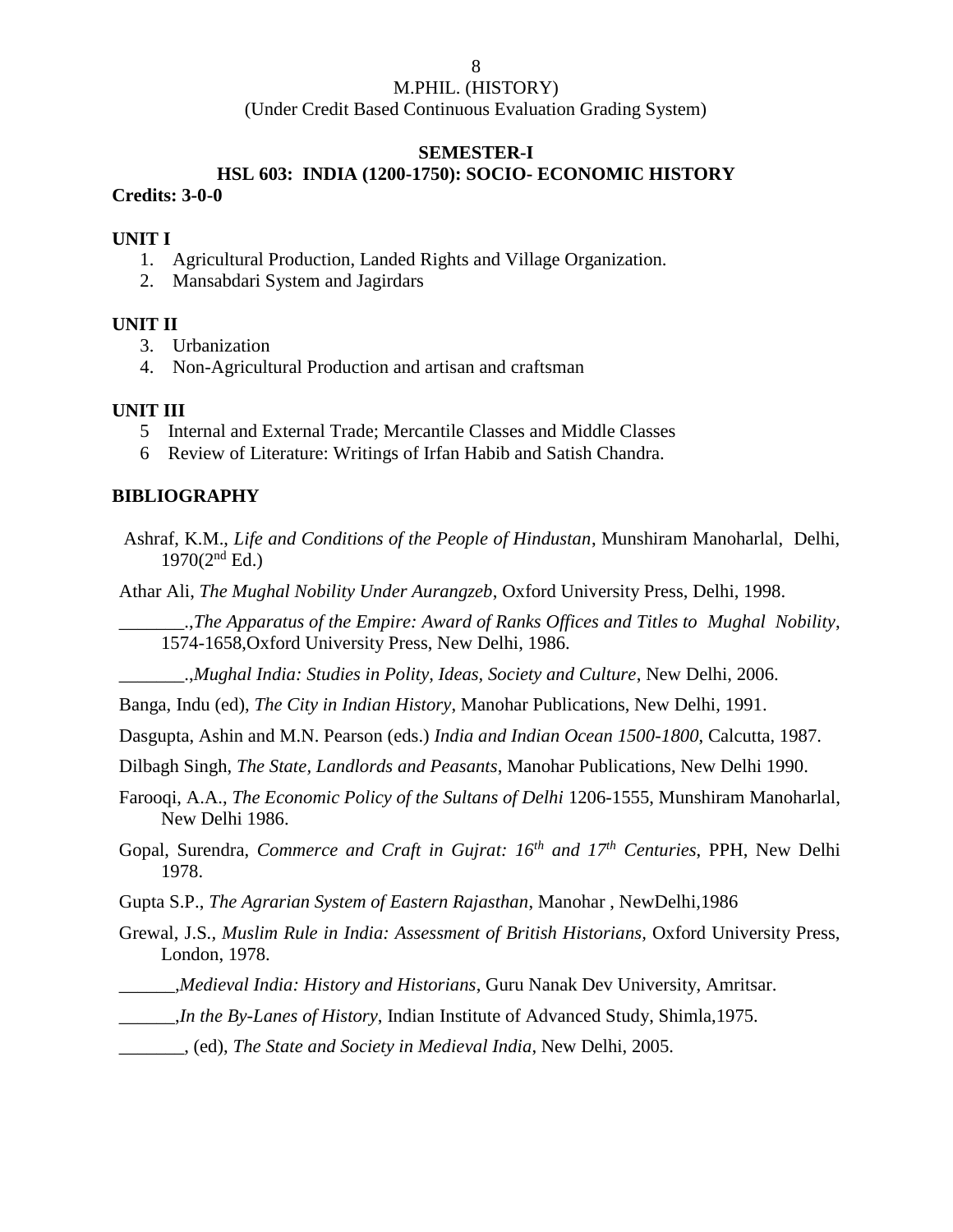(Under Credit Based Continuous Evaluation Grading System)

Grewal J.S. and Indu Banga (Eds.), *Studies in Urban History*, Guru Nanak Dev University, Amritsar, 1981.

Habib, Irfan,, *The Agrarian System of Mughal India*, Asia Publishing House, Bombay 1963.

\_\_\_\_\_\_\_\_., *Essays in Indian History: Towards a Marxist Perception*, Tulika, New Delhi, 1997.

\_\_\_\_\_\_\_, *Medieval India: A Study of a Civilization*, NBT, New Delhi, 2007.

Habib, Mohammad and K.A.Nizami (eds.), *A Comprehensive History of India: The Delhi Sultnant*, Vol. V. PPH, New Delhi,1974.

Khan, A.R., *Chieftains in the Mughal Empire During the Reign of Akbar*, Indian Institute of Advanced Study, Shimla 1977.

Moosvi, Shireen, *Economy of the Mughal Empire: C. 1595: A Statistical Study,* OUP, Delhi, 1986.

\_\_\_\_\_\_\_., *People, Taxation and Trade in Mughal India*, OUP, New Delhi, 2010.

Moreland, W.H., *India at the Death of Akbar: An Economic Study*, Atma Ram & Sons, Delhi 1962 (reprint)

\_\_\_\_\_\_., *From Akbar to Aurangzeb*, Oriential Books Reprint Corporation, Delhi, 1972.

\_\_\_\_\_\_, *The Agrarian System of Moslem India*, Oriental Books Reprint Corporation, Delhi 1968.

Muhibul Hassan (Ed*), Historians of Medieval India*, Meenakshi Prakashan, Meerut 1968.

Alam, Muzaffar, and Sanjay Subramanyam (eds), *The Mughal State 1526-1750,* Oxford University Press, New Delhi 1998.

Nagar D.K., *Agricultural, Industrial and Urban Dynamism under the Sultans of Delhi (1206- 1555)*, Munshiram Manoharlal, New Delhi, 1996.

Naqvi, H.K., *Urban Centers and Industries in Upper India, 1556-1803*, Asia Publishing House, Bombay, 1968.

*\_\_\_\_\_\_,Urbanization and Urban Centers Under the Great Mughals*, Indian Institute of Advanced Study, Shimla 1968.

Nizami, K.A., *Some Aspects of Religion and Politics in India during the Thirteenth Century*, Idarah-i-Adabiyat-i-Delhi, Delhi 1974.

Nurul Hasan S., *Thoughts on Agrarian Relations in Mughal India*, People's Publishing House, New Delhi, 1973.

Panikkar, K.M.,et al. *The Making of History: Essays presented to Irfan Habib,* Tulika, New Delhi,2001.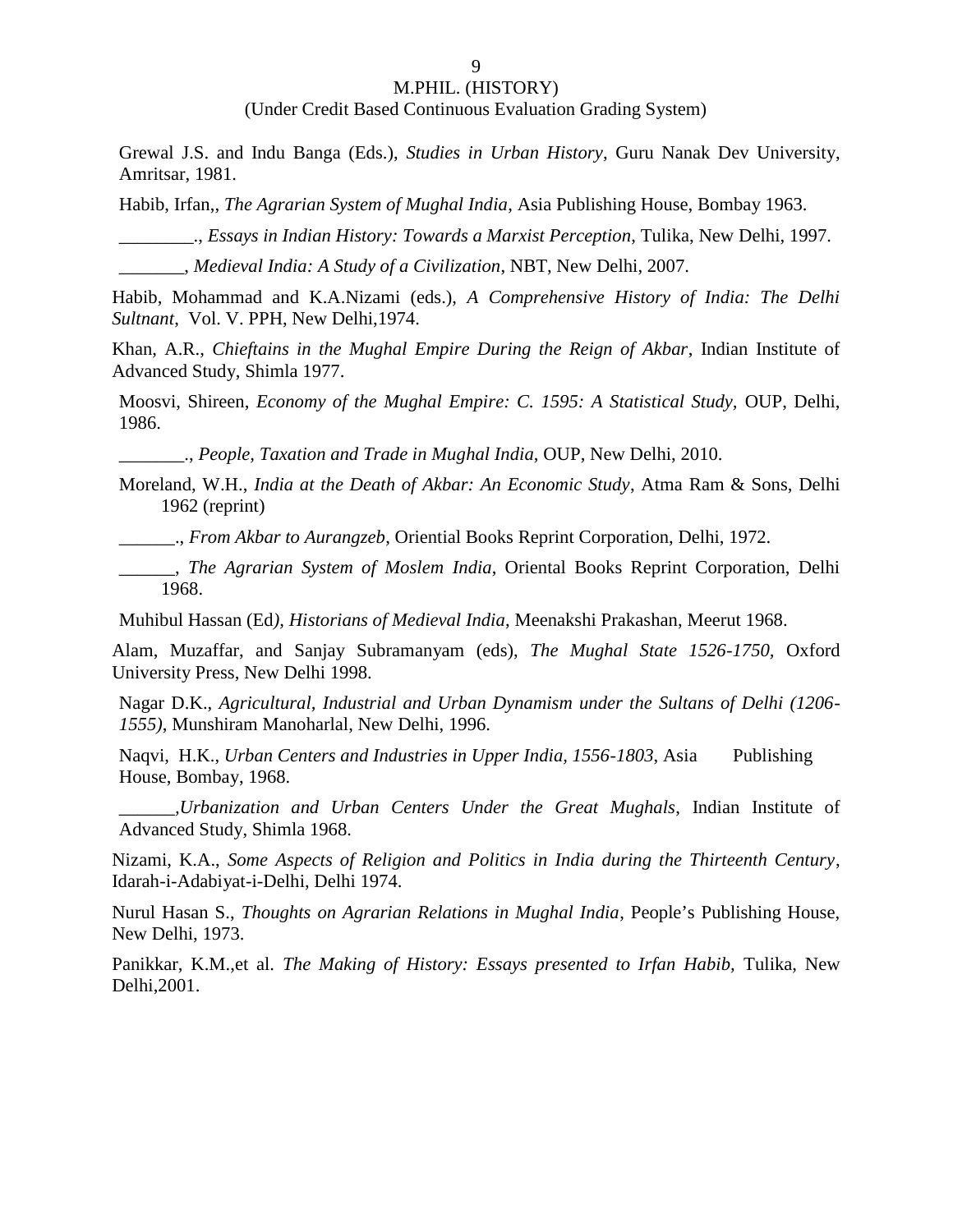(Under Credit Based Continuous Evaluation Grading System)

Chandra, Satish, *Historiography, Religion and State in Medieval India*, Har Anand Publication , New Delhi 1997.

\_\_\_\_\_\_., *Parties and Politics at the Mughal Court*, People's Publishing House, New Delhi, 1971.

\_\_\_\_\_\_\_, *Medieval India: Society, the Jagirdari Crisis and the Village,* Macmillan, Delhi 1982.

\_\_\_\_\_\_\_, *Medieval India: From Sultanate to the Mughals: Delhi Sultanat (1206-1526),* Har- Anand, New Delhi 1997).

\_\_\_\_\_\_\_, *Medieval India (1526-1748): From Sultanat to the Mughal Empire*, Har-Anand, Delhi, 1999.

Philips, C.H. (ed), *Historians of India, Pakistan and Ceylon*, Oxford University Press, London, 1961.

Raychaudhuri, Tapan and Irfan Habib, *The Cambridge Economic History of India (1200-1750)*, Vol I, Orient Longman, New Delhi, 1982

Tripathi R.P, *Some Aspects of Muslim Administration in India*, Central Book Depot, Allahabad 1972 (reprint).

### **ARTICLES**

Chicherov, A, "On the Multiplicity of Socio-Economic Strctures in  $17<sup>th</sup>$  to the Early  $19<sup>th</sup>$  Centry, *Problems of the Contemporary World: New Indian Studies by Soviet Scholars, Social Science Today*, USSR 1976.

Desai, Ashok V, "Population and Standards of Living in Akbar's Time", *The Indian Economic and Social History Review,* Vol. IX, No.1, 43-62.

Gopal, Surendra, "Jain Merchants in Eastern India Under the Great Mughals, *Seminar on Business Communities of India: A Historical Perspective*, Indian Institute of Management, Ahmedabad 1982, 7-12.

Grover B.R., "Presidential Address: Medieval India", *Proceedings Indian History Congress,* Calicut 1976, 149-64.

Hasan Aziza, "The Silver Currency Output of the Mughal Empire and Prices in India during the 16th and 17th Centuries", *The Indian Economic and Social History Review,* Vol.IV, No.1,1985.

Iqtidar Alam Khan, "The Middle Classes in the Mughal Empire", *Presidential Address: Medieval India, Proceedings Indian History Congress (1975)*,113-41.

Irfan Habib, "The Contribution of Indian Historians to the Process of National Integration: Medieval Period, *Proceedings Indian History Congress, Delhi 1961*,350-57

\_\_\_\_\_\_, "Change in Technology in Medieval India", *Studies in History*, Vol.II, No.1, 1980.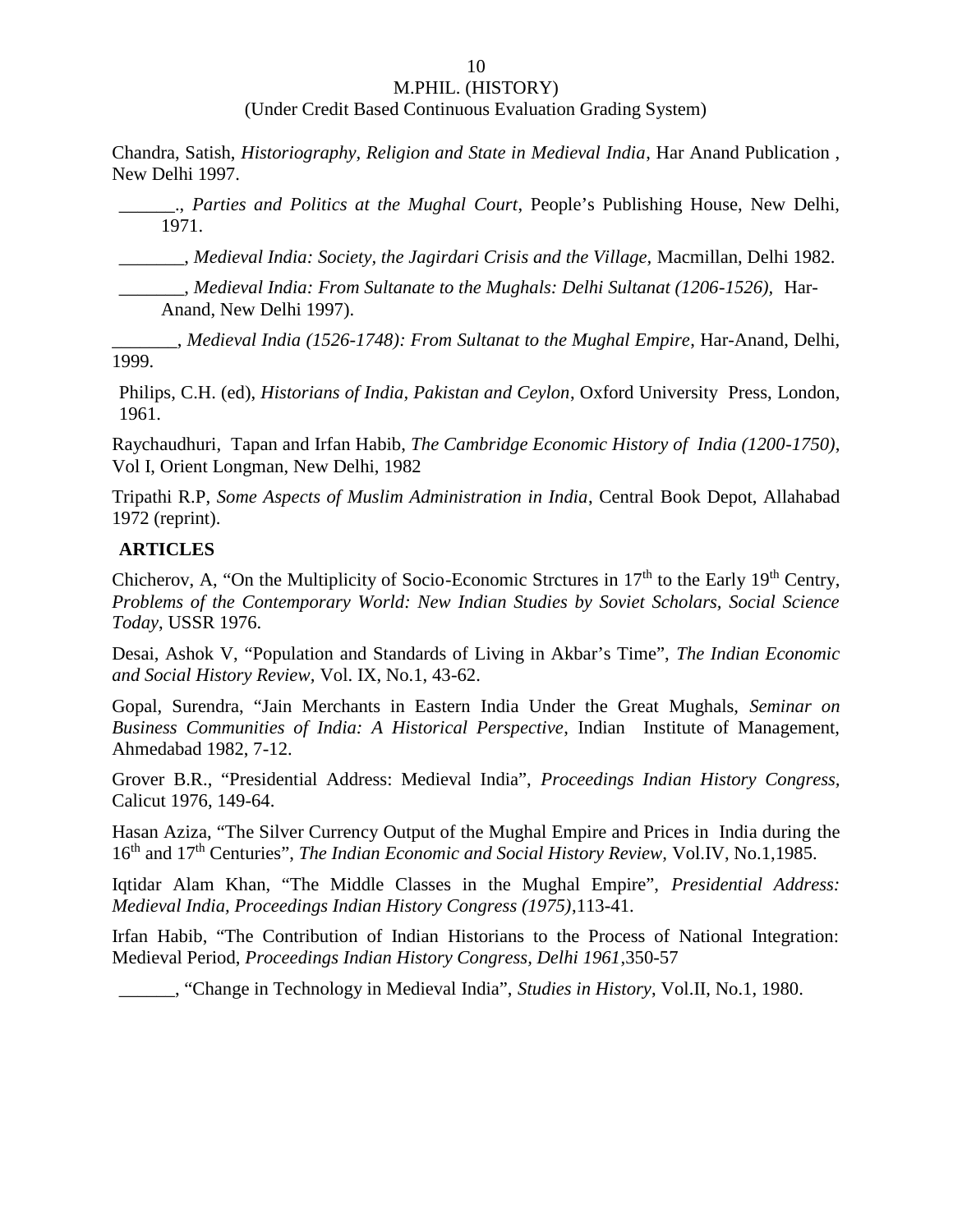#### (Under Credit Based Continuous Evaluation Grading System)

\_\_\_\_\_\_,"The Social Distribution of Landed Property in Pre-British India:A Historical Survey", *Indian Society, Historical Probings* (ed R.S.Sharma ), ICSSR, Peoople's Publishing House, New Delhi 1974, 264-316.

\_\_\_\_\_\_, "Banking in Mughal India", *Contributions to Indian Economic History* (Ed. Tapan Raychaudhuri) , Vol. I, Firma K.L. Mukhopadhaya, Calcutta 1970.

*\_\_\_\_\_\_,* Potentialities of Capitalistic Development in the Economy of Mughal India", *Enquiry* No.3, Winter 1971.

*\_\_\_\_\_\_\_,"*Technology and Barriers to Social Change in Mughal India", *The Indian Historical Review,* Vol. II, No.1-2,1979 – 152-74.

Mahendra Pal Singh, *"*Akbar's Resumption of Jagirs, 1575", *Proceedings Indian History Congress,* 1995, 208-41

Misra S.C., "Social Mobility in Pre-Mughal India", *Indian Historical Review*, Vol. I, No.1, 36-43.

\_\_\_\_\_\_,"Urban History in India: Perspective and Possibilities – A Preliminary Approach" *Urban History Group*, 1980 (Type script Department of History).

*\_\_\_\_\_\_,"Urbanization in the Ain*", *Seminar on Trade and Urbanization in Western India: 1600-1900,* M.S. University, Baroda 1980 (Typescript)

*\_\_\_\_\_\_\_\_.,"The Medieval Trader and Social World*" Seminar on Business Communities of India: A Historical Perspective, Indian Institute of Management, Ahmadabad 1982, 7-12.

Mohammad Habib, "The Turkish Governing Class", *Politics and Society during the Early Medieval Period* (ed K.A.Nizami People's Publishing House, New Delhi 1974, 198-118.

Moosvi, Shireen, "Production, Consumption and Population in Akbar's times", *The Indian Economic and Social History Review*, Vol. X , No.2, 1973, 181-85.

Hassan, Nurul , S., *"*The Position of the Zamindars In The Mughal Empire", *The Indian Economic and Social History Review,* Vol. I, No.4, 107-19.

Qaisar, A.J*.,* "Ship-building in the Mughal Empire during he Seventeenth Century", *Indian Economic and Social History Review*, Vol. V, No.2, 1968, 141-70.

Ravindra Kumar, *"*The Changing Structure of Urban Society in Colonial India*", Indian Historical Review*, Vol. V, No.1-2, July 1978, January 1979, 200-15.

#### **PRIMARY SOURCES**

Abul Fazl, *Akbar-Nama* (tr. H Beveridge), Rare Books, Delhi 1973 (reprint)

\_\_\_\_\_\_\_\_\_., *Ain-i-Akbari*, 3 Vols. (tr.Garrett & Sarkar), M.C. Sarkar &Sons, Calcutta, 1948-49.

Badauni, Abdul Qadir, *Muntakhab-ut-Tawarikh*, Vol.I,(tr. G.Ranking) Vol. II(tr. W.H.Lowe): Vol. III (tr.W.Heig) Associated Book Agency, Patna 1973(reprint)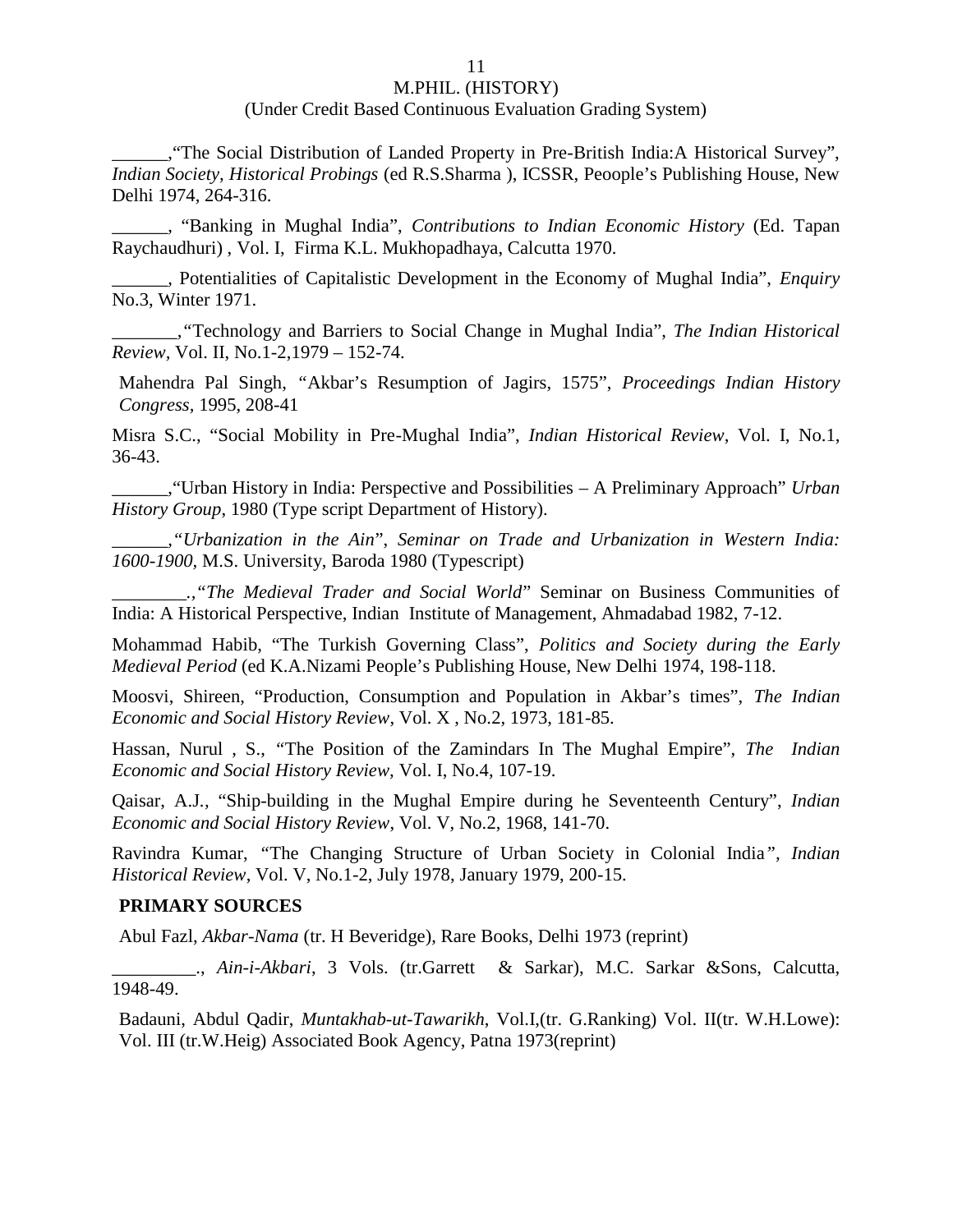(Under Credit Based Continuous Evaluation Grading System)

Begum, Gul-Badan, *The History of Humayun*(tr. A.Beveridge), Idarah-i-Adabiyat-i-Delhi, Delhi 1972.

Bernier, Francois, *Travels in India: 1583-1619*, S.Chand & Co. Delhi, 1968 (reprint).

Beveridge, H.(tr.) *The Ma"athir-ul-Umara*, 3 Vols., Janaki Parkashan, Patna, 1979.

Constable. A, (tr.) & V. Smith (ed), *Travels in the Mughal Empire,* F. Bernier Accounts of India, S. Chand & Co. Delhi 1972.

Dow, Alexander (tr), *The History of Hindustan*, 3 Vols. Today & Tomorrow's Printers & Publishers, New Delhi, 1973.

Elliot, H.H. & Bohn Dowson (tr & ed), *History of India as Told by its own Historians,* Vol. III, Kitab Mahal, Allahabad 1964 (reprint).

Foster W., (ed), *Early Travels in India, 1583-1619*, S. Chand & Co., Delhi 1968 (reprint).

Iba Batuta, *Rehala* (tr. H.A.R. Gibb), *The Hakluyat* Society, Cambridge 1958.

Kashmiri Inayatulla Khan, *Kalimat-i-Taiyibat*, Collection of Aurangzeb's Orders (ed Husain, S.M. Azizuddin)

Manucci, Nicollo, *Storio de Mogor or Mogul India* (tr. W. Irvine) Edition India, Calcutta 1965-67 (reprint).

Pallsaert, *Jahangir's India* (tr. Moreland & Govil), Cambridge, 1925.

Rizvi, S.A.A., *Source Book of Medieval Indian History* (Hindi) 10 Vols., Department of History, Aligarh Muslim University, Aligarh 1956-62.

Rogers, A (tr) H. Beveridge (ed), *The Tuzuk-i-Jahangiri,* Munshiram Manoharlal, Oriental Publishers, Delhi 1968 (second Edition).

Sasrkar, J.N, *Mughal Administration* (*for Aurangzeb's farmans to Muhamad Rashim and Rasikdas*), M.C. Sarkar & Sons, Calcutta 1952.

Tavernier, Jean Baptists, *Travels in India, 1640-67* (tr. V. Leonin 1925 (2nd ed)

Thevenot and Careri, *Indian Travels of Thevenot and Careri,* (ed. S.N.Sen), National Archives of India, New Delhi, 1949.

Wilson, H.H., *Glossary of Judicial and Revenue Terms*, Munshiram Manoharlal, Delhi, 1968. (reprint).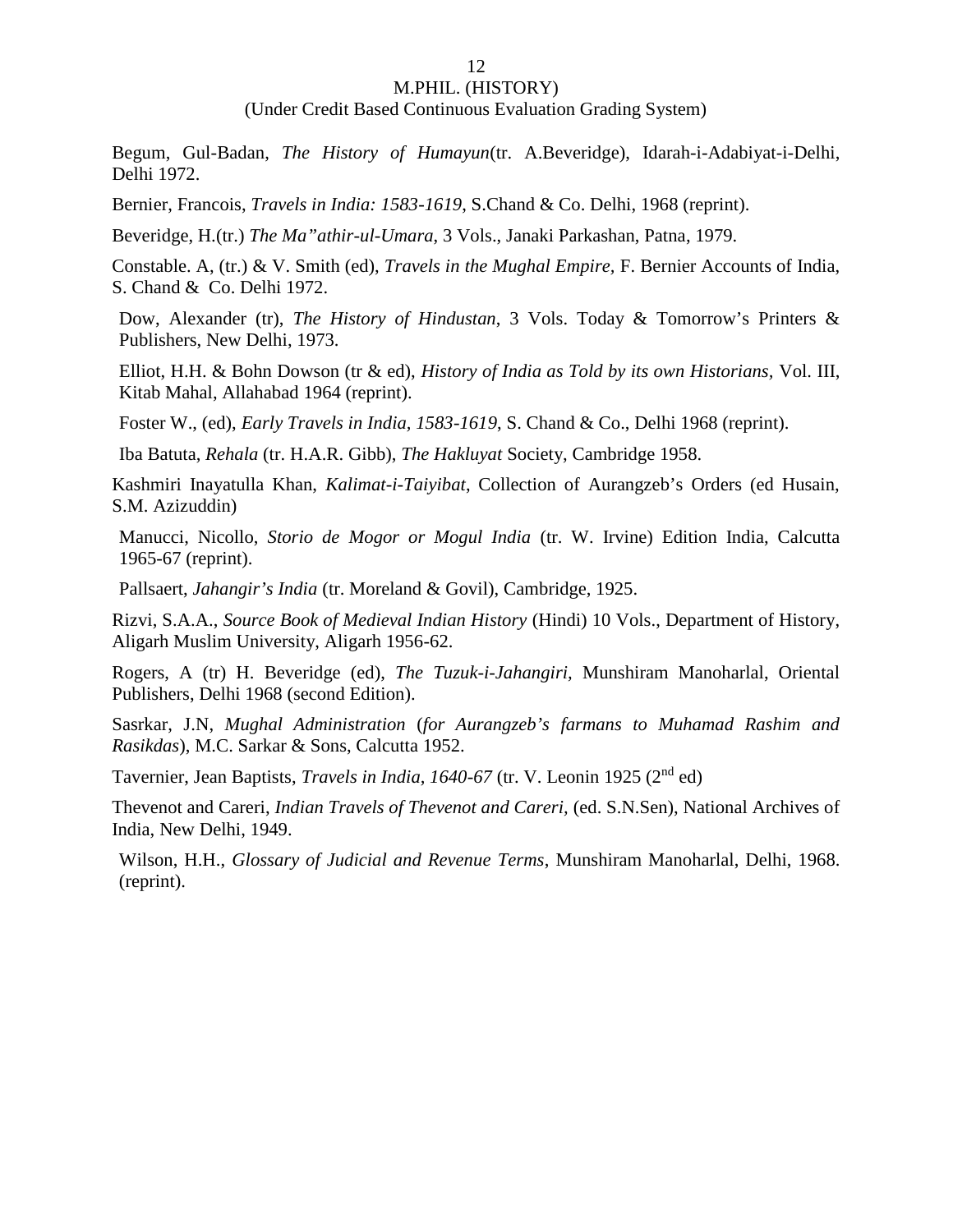(Under Credit Based Continuous Evaluation Grading System)

### **Semester-I**

### **HSL 604: INDIA (1857-1947): SOCIETY AND POLITICS**

### **Credits 3-0-0**

### **UNIT–I**

- 1. Agriculture and Agrarian Classes
- 2. Trade and Commerce, Industrial Growth and Emergence of Indian Capitalists

### **UNIT–II**

- 3. Urbanization, Emergence of Middle Classes and Industrial Working Class
- 4. Emergence of Nationalism, Emergence of Gandhi and Mass Movements

### **UNIT–III**

- 5. Communists, Peasants and Workers Movements; Communalism, Partition and Independence of India.
- 6. Review of Literature: Writings of Bipin Chandra and Ravindra Kumar.

### **BIBLIOGRAPHY**

Ambirajan, S., *Classical Political Economy and British Policy in India*, CUP, Cambridge, 1978.

Armitage, David, *The Ideological Origins of the British Empire*, CUP, Cambridge, 2000.

Bagchi, Amiya K., *Private Investment in India*, 1990-1939, Cambridge 1972.

\_\_\_\_\_\_\_, *The Political Economy of Underdevelopment*, CUP,Cambridge,1982.

\_\_\_\_\_\_\_\_\_., *Perilous Passage: Mankind and the Global Ascendancy of Capital*, OUP, London, 2006.

\_\_\_\_\_., *Colonialism and Indian Economy*, CUP, New Delhi, 2010.

Bandyopadhyay, Sekhar, *From Plassey to Partition: A History of Modern India*, Orient Longman, Hyderabad, 2004.

\_\_\_\_\_\_\_., *Nationalist Movement in India: A Reader*, OUP, New Delhi,2009.

Banga, Indu (ed) *The City in Indian History*, Manohar Publications, New Delhi 1994.

Banerjee, S.N., *India : A Nation in Making,* Adyar & Co., Calcutta, 1930.

Bayly,C.A., *Indian Society and the making of the British Empire*, CUP, Cambridge, 1990.

\_\_\_\_\_\_\_., *Rulers, Townsmen and Bazaars: North Indian Society in the Age of British Expansion*, CUP, Cambridge,1983.

Beaud, Micheal, *A History of Capitalism (1500-2000),* Aakar, New Delhi, 2004.

Beteille, Andre*, Ideology and Social Science*, Penguin, New Delhi, 2006.

Bernard S. Cohn, "Comments on Papers on Land Tenure" *The Indian Economic and Social History Review*, No.1, 177-83.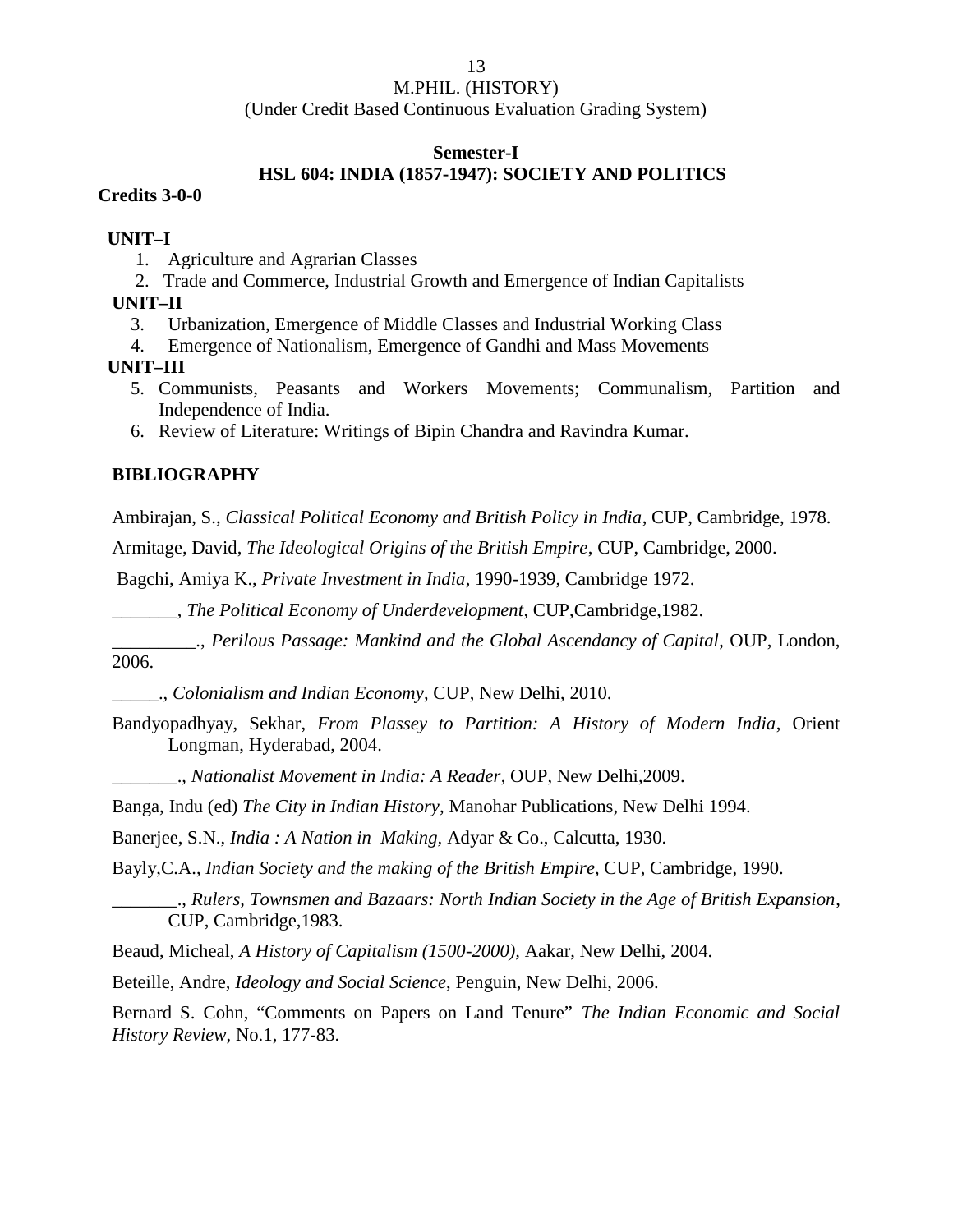### 14

### M.PHIL. (HISTORY)

(Under Credit Based Continuous Evaluation Grading System)

Bhatia, B.M, *Famines in India 1860-1965*, Asia Publishing House, New York 1967.

Bipan Chandra, *Rise and Growth of Economic Nationalism in India*, People's Publishing House, New Delhi, 1969.

\_\_\_\_\_\_\_, *Essays in Colonialism*, Orient Longman, Delhi, 2000.

\_\_\_\_\_\_\_, *India's Struggle for Independence,* Penguin, New Delhi, 2001.

Blyn, G., *Agricultural Trends in India: 1891-1947:Output, Availability and Production,* Philadelphia, 1966.

Bose, Sugata, *Credit, Markets and the Agrarian Economy*, Oxford University Press, London, 1994.

Broomfield, J.H. *Elite Conflict in a Plural Society*: *Twentieth Century Bengal,* Oxford University Press, London, 1968.

Brown, Judith, M., *Modern India: The Origins of An Asian Democracy*, Delhi, 1985

Buchanan, D.H., *The Development of Capitalistic Enterprises in India,* New York, 1984.

Catanach, I., *Rural Credit in Western India 1870-1930*, University of California Press, Berkeley 1970.

Cohan, Bernard, S., *Colonialism and Its Forms of Knowledge: The British in India*, OUP, Delhi, 1997.

Davis, Lance, E., and R,A,Huttenback*, Mammon and the Pursuit of Empire: The Political Economy of the British Empire (1860-1912*), CUP, Cambridge, 1986.

Desai A.R., *Social Background of Indian Nationalism,* Popular Prakashan, Bombay, 1966.

Dewey Clive, J.,(ed) *Arrested Development in India*: *The Historical Dimension*, Manohar, Delhi 1988.

\_\_\_\_\_\_\_\_., (eds.) *Economy and Society: Studies in Indian Economic and Social History*, Delhi, 1978.

Dharma Kumar and Meghnad Desai (eds.) *The Cambridge Economic History of India,* 1757-1979 Vol. II, Orient Longman, Delhi, 1984.

Digby, W., *'Prosperous' British India: A Revelation from Official Records*, London, 1901.

Drummond, I.A., *British Economic Policy and Empire 1919-39,* London, 1972.

Dutt, R.P*., India Today*, Manisha, Calcutta 1979 (reprint)

Gadgil, D.R, *The Industrial Evolution of India in Recent Times: 1860-1939*, Oxford University Press, Delhi 1973 (reprint).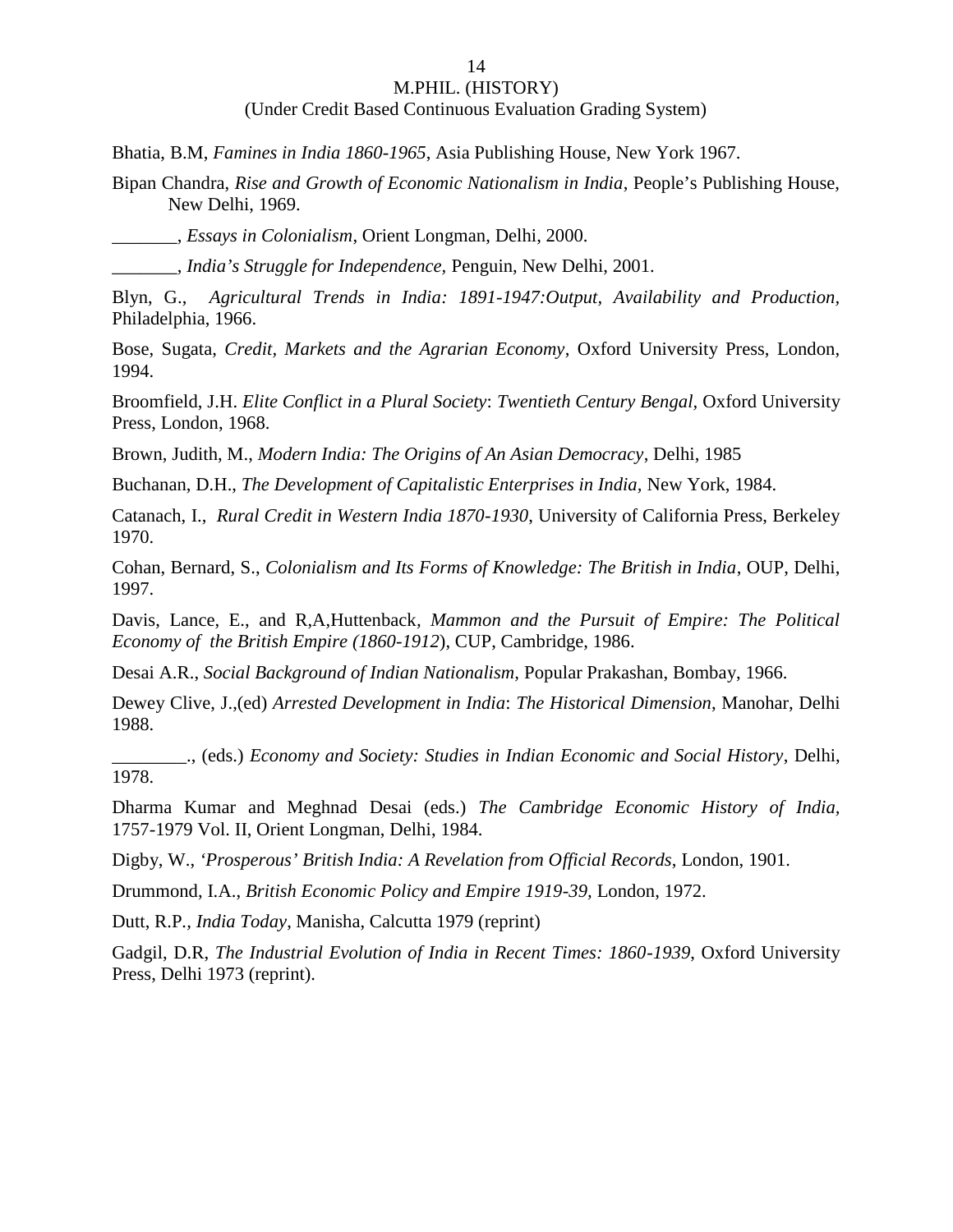### (Under Credit Based Continuous Evaluation Grading System)

Goldsmith, Raymond, W., *The Financial Development of India (1860-1977*), New Haven, 1983.

Gopal, S., British *Policy in India 1858-1905*, Cambridge University Press, London, 1965.

Gopal, S., and Romila Thapar*, Problems of Historical Writings in India*, India International Centre, New Delhi, 1962.

Guha, Ranjit, *Elementary Aspects of Peasant Insurgency in Colonial India,* Oxford University Press, Delhi, 1983.

Guha, Sumit, *Growth, Stagnation or Decline ? Agricultural Production in British India*, OUP, New Delhi, 1992.

Habib, Irfan, *Essays in Indian History: Towards a Marxist Perception*, Tulika, New Delhi,1985.

*\_\_\_\_\_\_., Indian Economy (1858-1914),* Tulika, New Delhi, 2006.

Hobsbawm, Eric, *Industry and Empire*, Weidenfeld and Nicolson, London, 1968.

Jeffroy, Robin, (Ed) *People, Princes and Paramount Power: Society and Politics in Indian Princely States*, Oxford University Press, Delhi 1978.

Ludden, David, *Agricultural Production and South Asian History*, OUP, New Delhi, 2006.

Maddison, Anges, *The World Economy: A Millennial Perspective*, OECD, Paris, 2008.

Mahajan, Sucheta, *Independence and Partition: The Erosion of Colonial Power in India,* Sage, New Delhi, 2000.

Maheshwari,. B P, *Industrial and Agricultural Development of India since 1914*, S. Chand & Co., New Delhi, 1971.

Majumdar R.C. (ed), *The British Paramountcy and Indian Renaissance* Vols. I & II, Bhartiya Vidya Bhawan, Bombay 1965.

Metcalf, T.R. *The Aftermath of the Revolt: India 1857-70, PUP,* Princeton, 1965.

\_\_\_\_\_\_, *Land, Landlords and the British Raj: North India in the Nineteenth Century*, Delhi 1976.

\_\_\_\_\_., *Ideologies of the Raj*, CUP, New Delhi, 1995.

Misra B.B, *Administrative History of India 1849-1947*, OUP, London, 1968.

*\_\_\_\_\_\_\_,The Indian Middle Classes*, *Their Growth in Modern Times*, OUP, London 1961.

Moore,Jr. Barrington, *Social Origins of Dictatorship and Democracy: Lord and Peasant in the Making of the Modern World*, Harmonds 1967.

Morris D. Morris, "Trends and Tendencies in Indian Economic History", *The Indian Economic and Social History Review,* I, No.4, 319-88.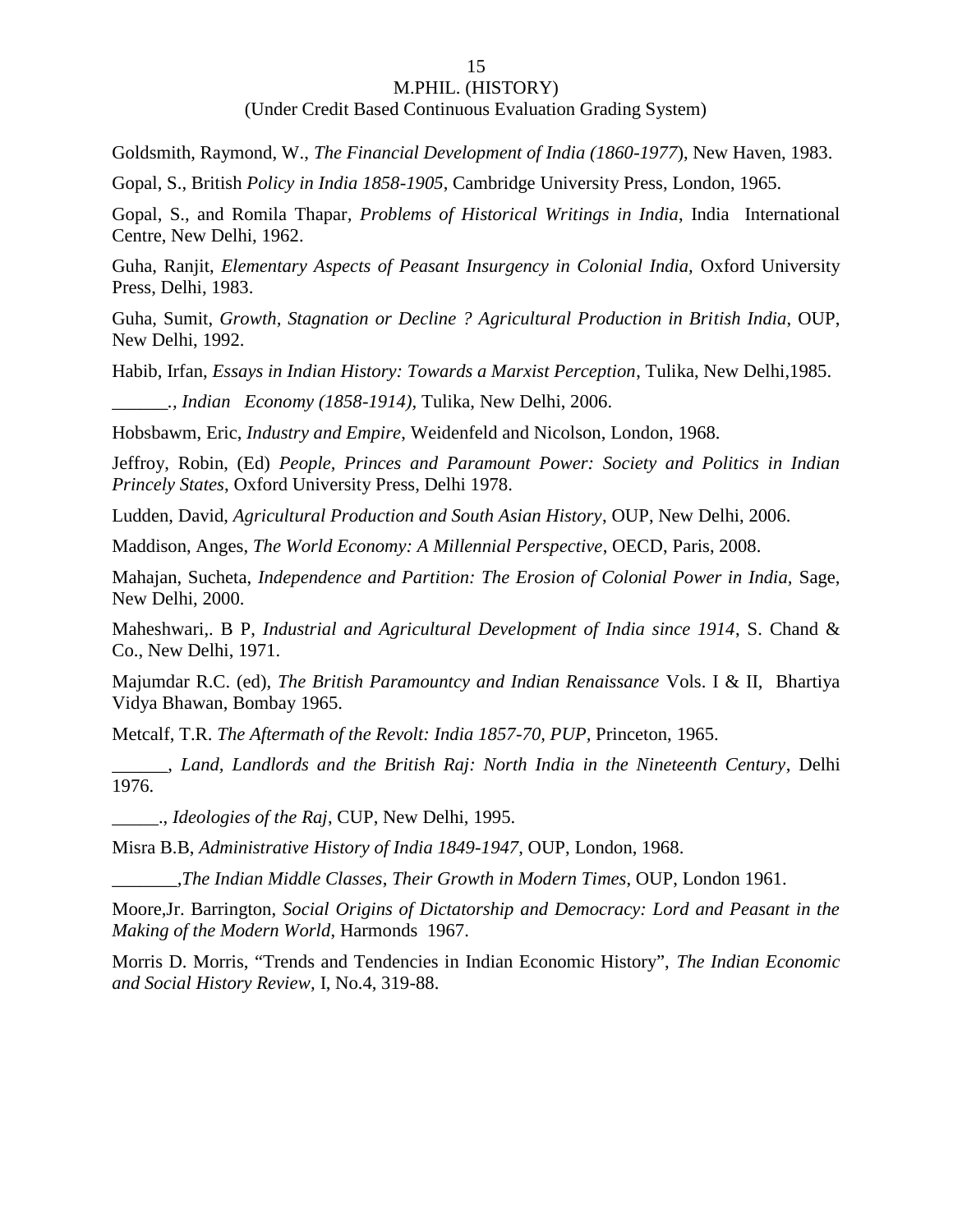#### (Under Credit Based Continuous Evaluation Grading System)

Mukherjee, Aditya, *Imperialism, Nationalism and Making the Indian Capitalist Class,* Sage, New Delhi, 2002.

Mukherjee, Mridula, *Peasants in India's Non-Violent Revolution: Practice and Theory,* Sage, New Delhi, 2004.

Nicholas Mansergh, *The Transfer of Power 1942-47,* Vol. I to III, Her Majestry's Stationery Office, London 1970.

Pandey, Gyanendera, *The Colonial Construction of Communalism of Modern India*, Oxford University Press, New Delhi, 1996,

\_\_\_\_\_., *Remembering Partition: Violence, Nationalism and History in India*, CUP, New Delhi, 2002.

Panikkar, K.M. et al., *The Making of History: Essays presented to Irfan Habib*, Tulika, New Delhi, 2001.

Pavlov, V.I., *The Indian Capitalist Class*, PPH, Delhi, 1964.

Raj Jagdish, *The Mutiny and British Land Policy in North India 1856-1968*, Asia Publishing House, Bombay 1965.

Raj, K.N., (eds.) *Essays on the Commercialization of Indian Agriculture*, OUP, Delhi, 1985.

Rothermund, D, *Government. Landlords and Peasants in India*, Nachiketa Publications, Bombay 1970.

*\_\_\_\_\_\_., India in the Great Depression (1929-1939*), Manohar, Delhi, 1992.

\_\_\_\_\_., *An Economic History of India from pre-Colonial times to 1986*, Manohar, Delhi, 1988.

Ravindra Kumar, *Werstern India in the Nineteenth Century: A Study in the Social History of Maharashtra,* Routledge & Kegan Paul, London 1968.

\_\_\_\_., *Essays in Social History of Modern India,* OUP, Delhi, 1986.

Ray, Rajat, Kanta, *Industrialization in India: Growth and Conflict in the Indian Corporate Sector (1914-47),* OUP, New Delhi, 1979.

Roy, Tirthankar, *The Economic History of India (1857-1947),* OUP, New Delhi, 2000.

Sarkar, Sumit*, Modern India 1885-1947*, Macmillan, New Delhi 1983.

Sen, S.K, *Studies in the Economic Policy and Development of India 1848-1926,* Progressive Publishers, Calcutta 1966.

Sen, S.P., (ed), *History and Historiography in Modern India*, Institute of Historical Study, Calcutta 1969.

Sparm G.K., *Labour Movement in India*, Sterling Publishers, New Delhi, 1971.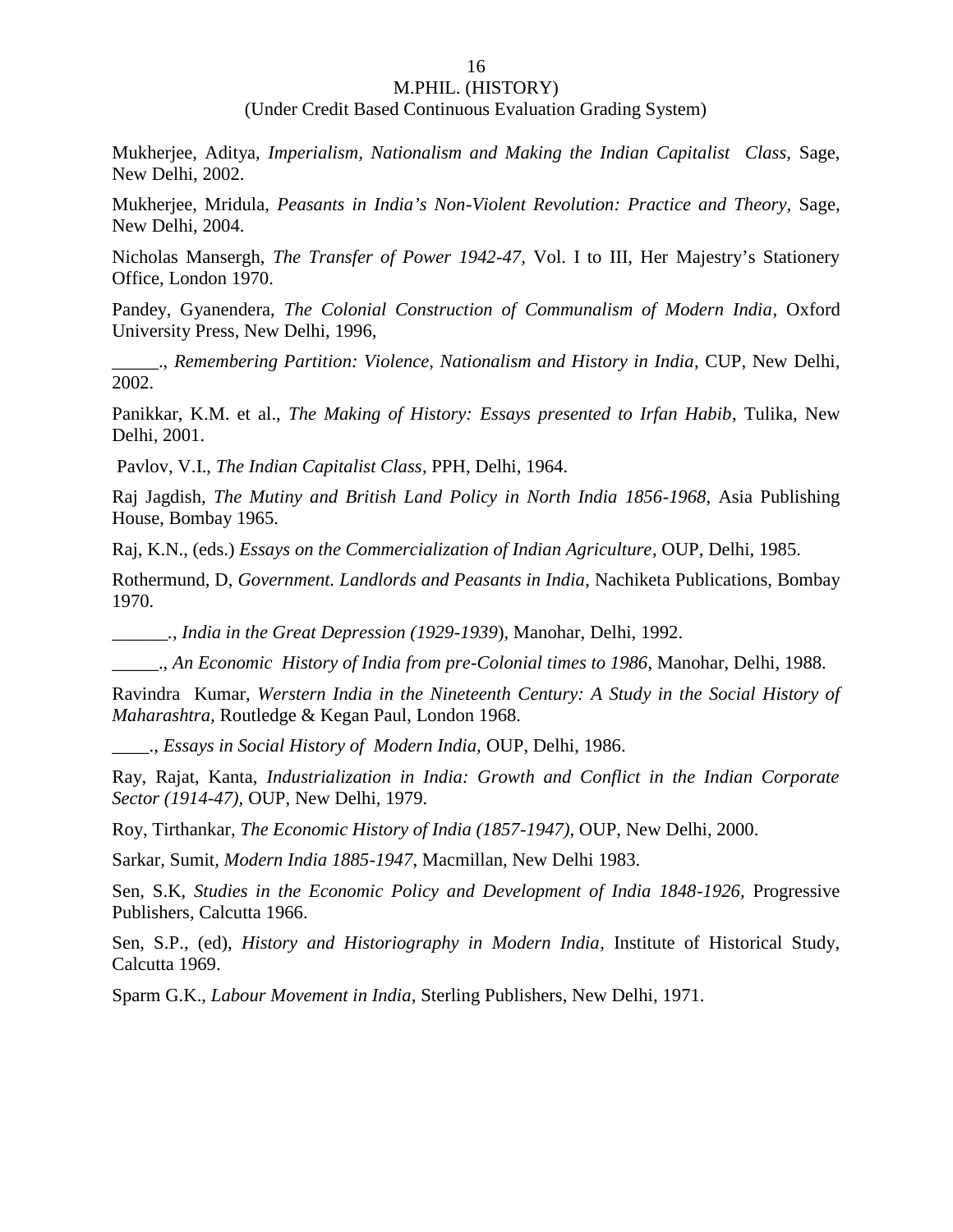#### 17

### M.PHIL. (HISTORY)

#### (Under Credit Based Continuous Evaluation Grading System)

Spear, Percival, *Oxford History of Modern India*, Clarendon Press, London, 1965.

Srinivas, M.N, *Social Change in Modern Indida*, Orient Longman, New Delhi 1977.

Stokes Eric, *Peasants and the Raj*, CUP, Cambridge, 1978.

Stone, Ian, *Canal Irrigation in British India: Perspectives on Technical Change in a Peasant* Economy*,* CUP, Cambridge, 1984.

Sukhbir Chaudhary, *Peasants and Workers' Movements in India 1906-1929*, People's Publishing House, Neiw Delhi 1971.

Thorner, Deniel and others, *Land and Labour in India*, Asia Publishing House, New Delhi 1974(reprint)

Tomlinson, B.R., *Political Economy of the Raj (1914-47*), OUP, London, 1979.

Tripathi, D., (ed.), *Business and Politics in India: A Historical Perspective*, New Delhi, 1991.

Verghese, K.E., *The Development and Significance of Transport in India*, 1834-1882, N.V. Publication, New Delhi 1976.

Wallenstein, Immanuel, *The Modern World-System: Mercantilism and the Consolidation of the European World Economy (1600-1750*), Vol. II, Academic Press, New York, 1980.

Warren, Bill, *Imperialism: Pioneer of Capitalism*, Verso, London, 1980.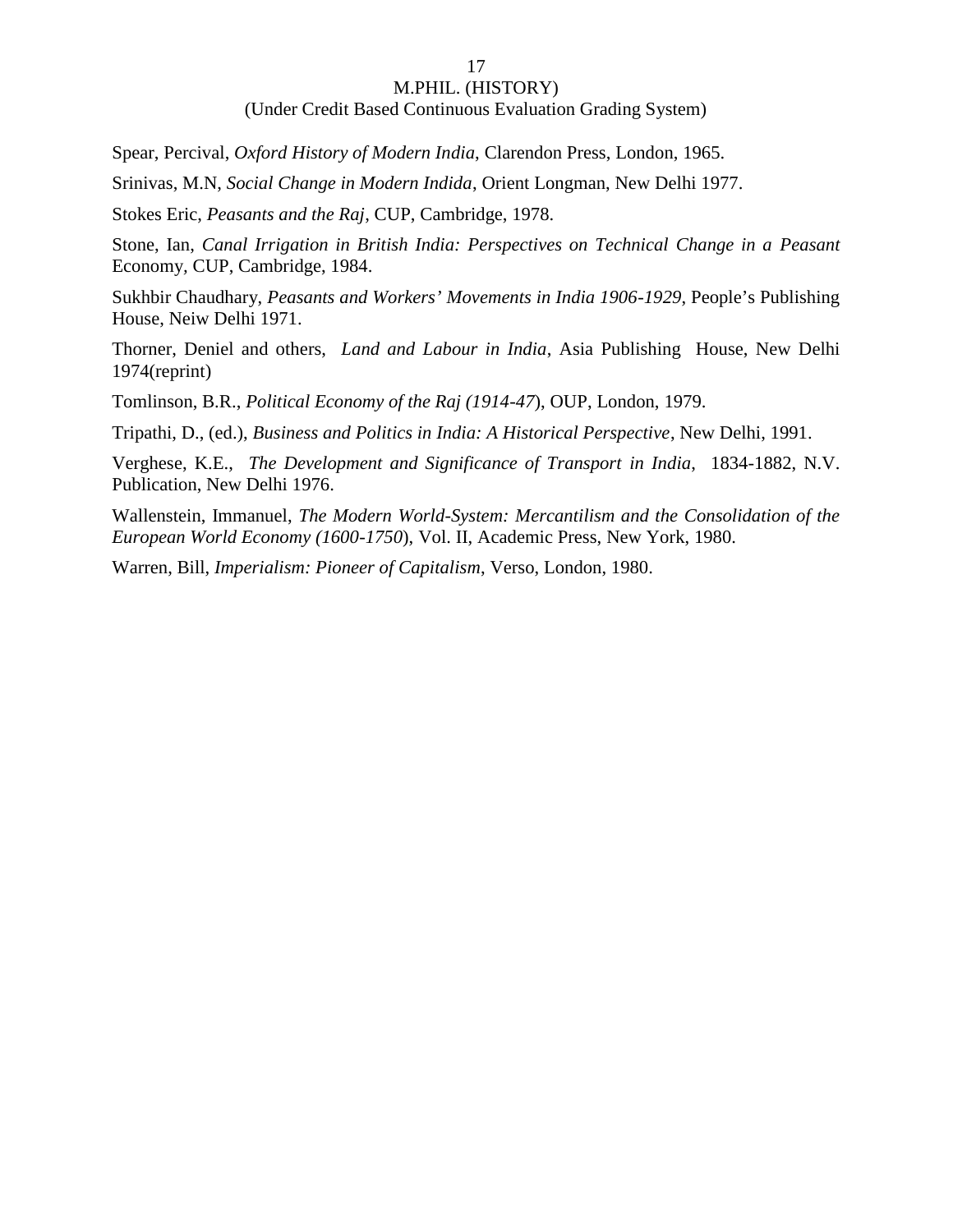(Under Credit Based Continuous Evaluation Grading System)

### **SEMESTER-I**

### **HSL 605: THE PUNJAB (1500-1849) SOCIETY AND ECONOMY Credits: 3-0-0**

### **UNIT I**

- 1. Historical Milieu and Emergence of the Sikh Panth
- 2 Mughal State and the Sikh Panth (1606-1708).

### **UNIT II**

- 3. State and the Sikh Society
- 4 Nature of Landed rights, the Peasantry, the Intermediaries and Village organization.

### **UNIT III**

- 5. Urban Centres, trade and Commerce; Money-lenders, Artisans and Craftsmen
- 6. Review of Literature: Writings of J.S.Grewal and Indu Banga.

### **BIBLIOGRAPHY**

Baden Powell, *The Land System of British India*, Vol. II Original Publishers, Delhi, 1974 (reprint –first published 1982.

Bajwa, Fauja Singh, *The Military System of the Sikhs (1799-1849*), Motilal Banarsidas, Delhi 1964.

\_\_\_\_\_\_\_, *After Ranjit Singh*, Master Publishers, New Delhi 1982.

\_\_\_\_\_\_\_\_, *Some Aspects of the State and Society under Ranjit Singh*, Master Publishers, New Delhi, 1982.

\_\_\_\_\_\_\_, and A.C.Arora, *Maharaja Ranjit Singh: Politics, Society and Economy*, Punjabi University, Patiala, 1984.

Bal S.S., *British Policy towards the Punjab (1844-49)*, New Age Publishers, Calcutta 1971.

Banerjee, Indu Bhushan, *Evolution of the Khalsa, Vols 2*, A. Mukherjee & Co., Calcutta,1960.

Banga, Indu, *Agrarian System of the Sikhs*, Manohar Publications, New Delhi, 1978.

\_\_\_\_\_\_\_\_ (ed), *Five Punjabi Centuries: Polity, Economy, Society and Culture C 1500-1990*, Manohar Publications, New Delhi, 1977.

Bhagat Singh, *Sikh Polity*, Oriental Publishers New Delhi 1978.

Bhatti, Inderyas, *Nobility under the Lahore Darbar (1789-1849*), M.Phil Dissertation, Guru Nanak Dev University, Amritsar, 1981.

Bottomore, T.B., *Sociology: A Guide to Problems and Literature*, George Allan & Unwin, London 1975(reprint).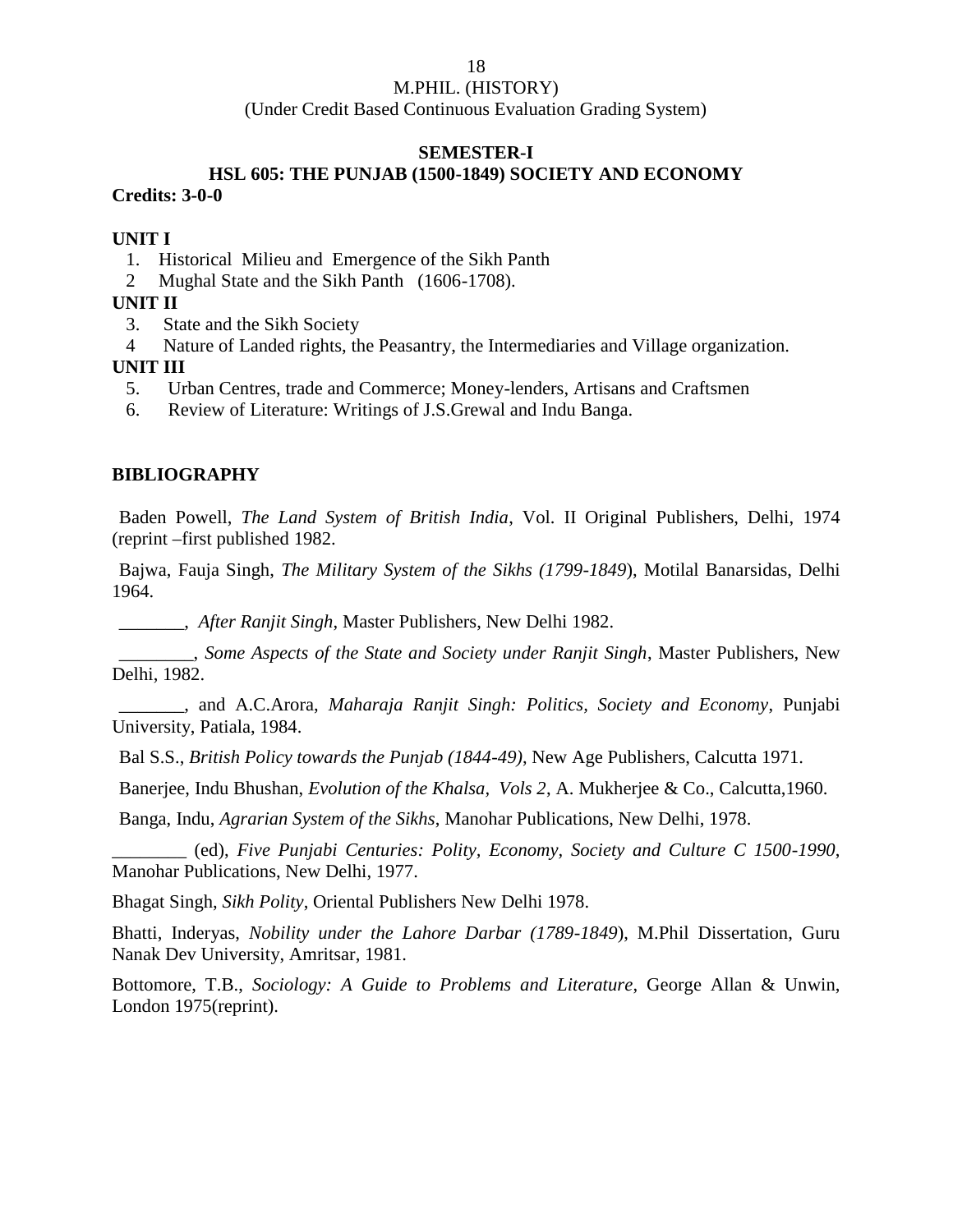(Under Credit Based Continuous Evaluation Grading System)

Chetan Singh, *Region and Empire: Punjab in the Seventeenth Century*, Oxford University Press, Delhi 1991.

Chopra, G.L. *The Panjab as a Sovereign State*, Vishweshvaranand Vedic Research Institute, Hoshiarpur, 1960.

G.S,.Talib (ed), *Guru Teg Bahadur*, Punjabi Univeirsity, Patiala 19786.

Ganda Singh, *Baba Banda Singh Bahadur*, Sarhind Historical Research Society, Sarhind 1976.

Grewal J.S, F*rom Guru Nanak to Maharaja Ranjit Singh*, Guru Nanak Dev Univeirsity, Amritsar 1970.

\_\_\_\_\_\_, *The Reign of Maharaja Ranjit Singh: Structure of Power Economy and Society*, Sita Ram Kohli Memorial Lectures, Punjabi University, Patiala 1981.

\_\_\_\_\_\_, *Guru Teg Bahadur and the Persian Chronicles*, Guru Nanak Dev University, Amritsar, 1976.

\_\_\_\_\_\_, *Guru Nanak in History,* Panjab University, Chandigarh 1979 (2nd ed).

\_\_\_\_\_\_, *Maharaja Ranjit Singh:Polity Economy and Society*, Guru Nanak Dev University, Amritsar 2001.

\_\_\_\_\_\_, and S.S.Bal, *Guru Gobind Singh*, Panjab University, Chandigarh, 1967.

\_\_\_\_\_\_\_, *Studies in Urban History*, Guru Nanak Dev University, Amritsar 1981.

\_\_\_\_\_\_\_, *The Sikhs of the Punjab*, *New Cambridge History of India*, Orient Longmans Hyderabad 1990.

\_\_\_\_\_\_\_\_, *Sikh Ideology*, *Polity and Social Order*, Manohar Publications, New Delhi 1998.

\_\_\_\_\_\_\_, *The Khalsa: Sikh and Non-Sikh Perspectives*, Manohar, Delhi 2004.

Grewal, J.S. & Indu Banga (eds), *Maharaja Ranjit Singh: Society and Economy*, Guru Nanak Dev University, Amritsar 2001.

Griffin, Lepel, *Ranjit singh*, Kitab Mahal 1957 (reprint).

\_\_\_\_\_\_\_, *The Punjab Chiefs: Historical and Biographical notes the Principal Families in the Territory under Punjab Government*, Lahore 1865.

Grewal, Reeta and Pall, Sheena, *Five Centuries of Sikh Tradition*, Manohar, Delhi 2005

Grewal, Reeta and Pall Sheena, *Pre-Colonial and Colonial Punjab: Society, Economy, Politics and Culture,* Manohar, Delhi 2005

Gupta H.R., *History of the Sikhs*, 4 Vols, Munshiram Manoharlal, New Delhi 1978.

Hans, Surjit, *A Reconstruction of Sikh History from Sikh Literature*, ABS Publications, Jalandhar 1988.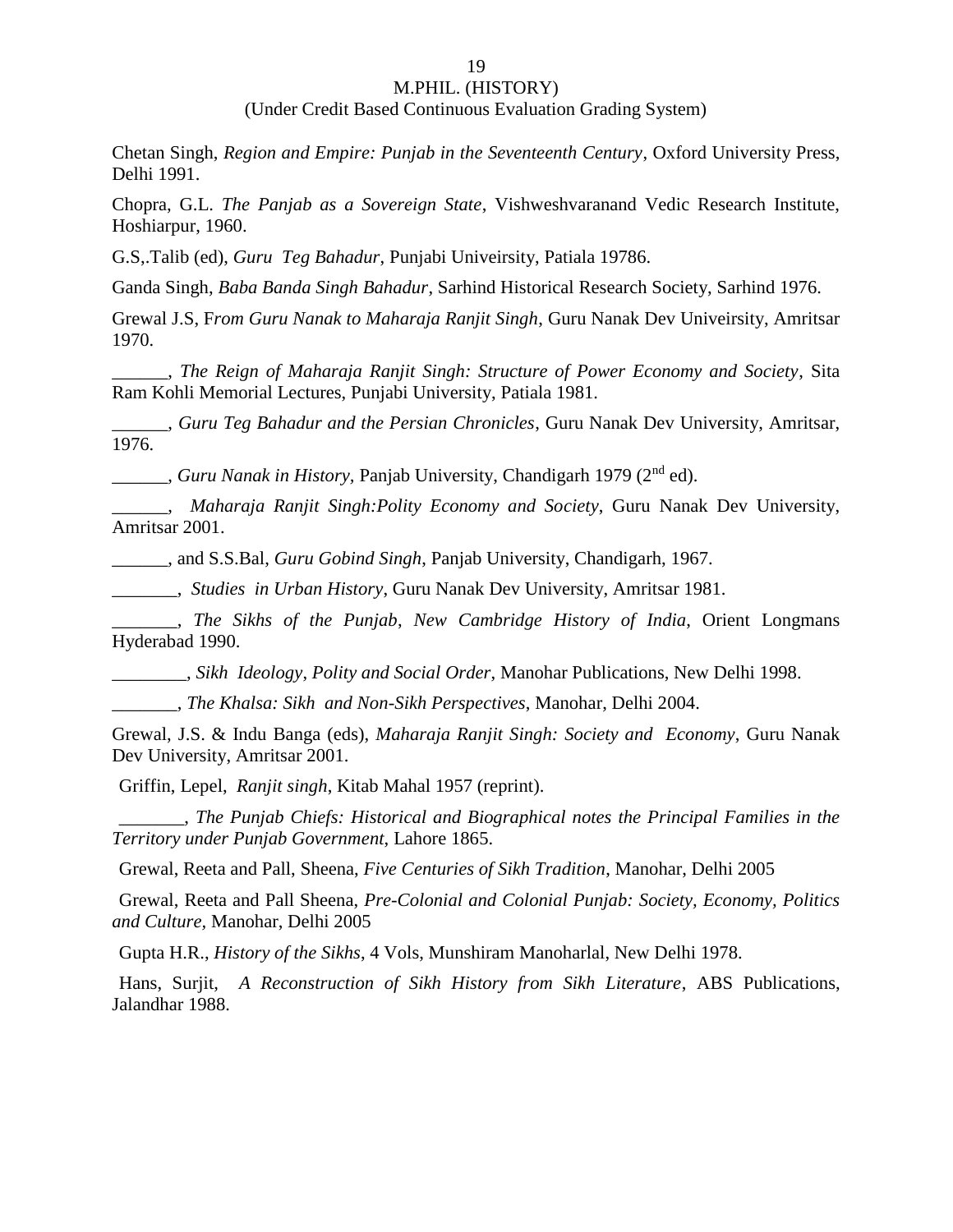#### 20

### M.PHIL. (HISTORY)

(Under Credit Based Continuous Evaluation Grading System)

Hasrat, Bikramjit, *Life and Times of Ranjit Singh*, VVRI, Hoshiarpur, 1977.

Khushwant Singh, *A History of the Sikhs*, Vol I, Princeton University Press, Princeton, 1966.

Kohli, Sita Ram, *Sunset of the Sikh Empire*, Orient Longmans, New Delhi, 1967.

Marenco, Ethne, K., *The Transformation of Sikh Society*, Heritage Publishers, New Delhi, 1976.

McLeod, W.H., *The Evolution of the Sikh Community*, OUP, New Delhi 1975.

\_\_\_\_\_\_., *The Sikhs : History, Religion and Society*, Columbia University Press, New York, 1989.

\_\_\_\_\_., *Historical Dictionary of Sikhism,* Oxford University Press, Oxford, 1995.

Pashaura Singh and N.G. Barrier, *Sikhism and History*, Oxford University Press, Oxford, 2004.

Qaiser, A.J., *The Indian Response to European Technology and Culture (1498-1507*), OUP, Delhi, 1982.

Raghubir Singh (ed), *Khushwaqt Rai's Ahwal-i-Firqah-i-Sikhan* Ph.D. Thesis, Guru Nanak Dev University, Amritsar.

Ray, Nihar Ranjan, *The Sikh Gurus and the Sikh Society*, Munshiram Manoharlal, Delhi 1975.

Sachdeva , Veena, *Polity and Economy of the Punjab: During the Late 18th Century*, Manohar, New Delh, 1993.

Sharma, Radha, *Peasantry and the State : Early Nineteenth Century Punjab*. K.K. Publishers and Distributors, New Delhi, Shimla 2000.

\_\_\_\_\_\_, *The Lahore Darbar,* Guru Nanak Dev University, Amritsar, 2001.

\_\_\_\_\_,*Punjab di Kisani da Samaj Shastri Adhiyan*, Punjabi University, Patiala, 2001.

\_\_\_\_\_,*Contemprary and Later Perspectives on Maharaja Ranjit Singh*, G.N.D.University, Amritsar, 2007.

Singh, S.P. and Sharma Harish C. (ed), *Europeans and Maharaja Ranjit Singh*, G.N.D. University, Amritsar, 2001.

Sinha N.K., *Rise of the Sikh Power*, A Mukherjee & Co, Calcutta, 1960.

\_\_\_\_\_\_\_\_, *Ranjit Singh*, A Mukherjee & Co., Calcutta 1968.

Sulakhan Singh, *Heterodoxy in the Sikh Tradition,* ABS Publishers Jalandhar, 2000.

Teja Singh and Ganda Singh (eds) *Maharaja Ranjit Singh : First Death Centenary Memorial Volume*, Punjab Language Department, Patiala 1970 (reprint, first published 1939).

\_\_\_\_\_\_\_\_, *A Short History of the Sikhs*, Bombay 1950.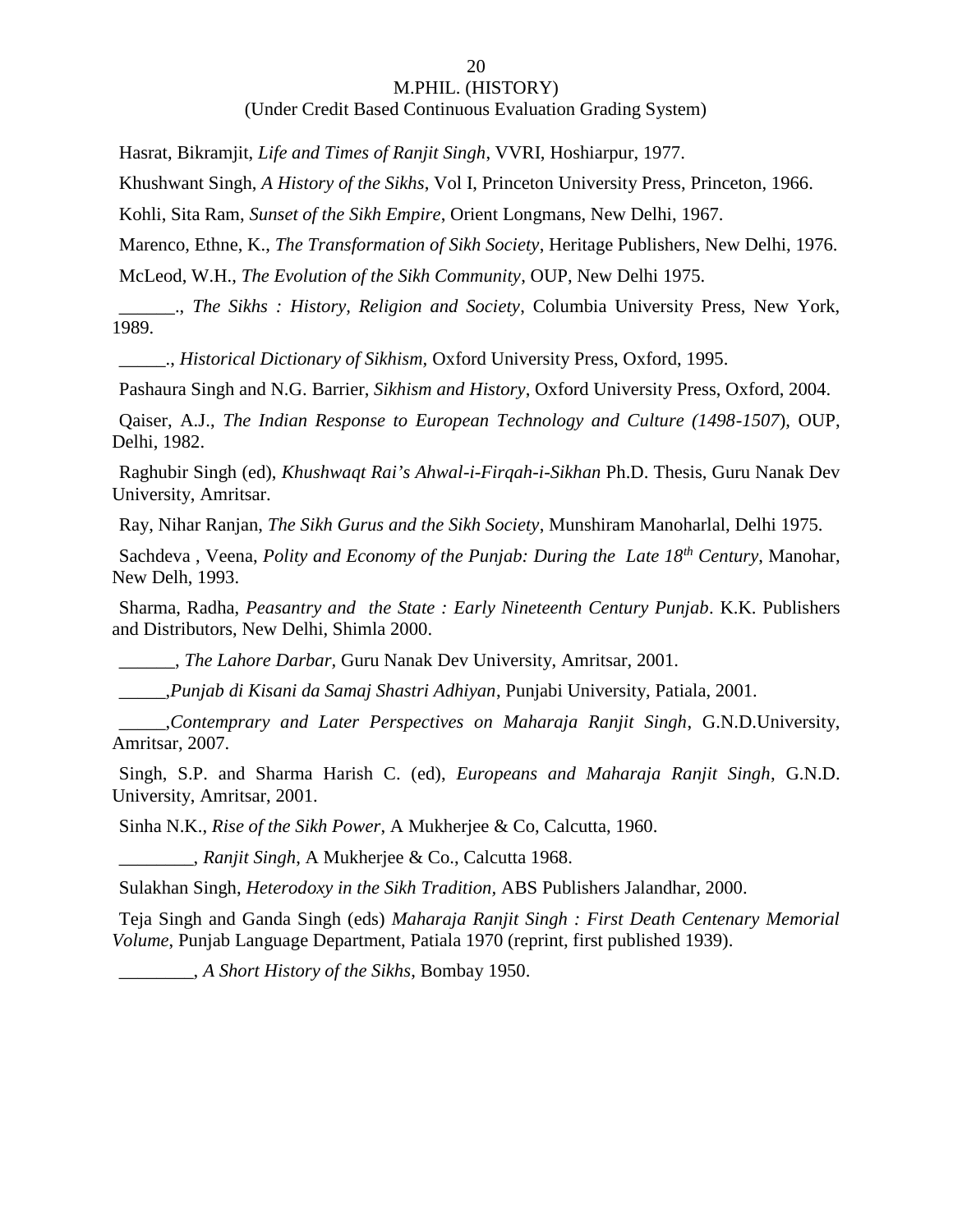(Under Credit Based Continuous Evaluation Grading System)

#### **ARTICLES**

Bajwa Fauja Singh, "Foundation of the Khalsa Commonwealth" *The Panjab Past and Present*, Vol,. V Pt.1, 1971, 197-211.

\_\_\_\_\_\_\_\_.,"Martyrdom of Guru Teg Bahadur". *The Panjab Past and Present*, Vol.IX, Pt.I 1975, 137-38.

Banga, Indu, "The Jagiridari System of Maharaja Ranjit Singh in the light of his orders", *Proceedings, Indian History Congress 1979*, 42-50.

\_\_\_\_\_., "State Formation under Sikh Rule", *Journal of Regional History*, Vol. I (1980), 15-35.

\_\_\_\_\_\_\_\_., The Ruling Class in the Kingdom of Lahore", *Journal of Regional History*, Vol. III, 1982, 15-24.

Ganda Singh, "Development of Sikh Thought upto the end of the 19th Century", *Punjab Past and Present*, Vol. II, Pt. I, 1968, 1-25.

\_\_\_\_\_\_., "Nanak Panthis", *Panjab Past and Present*, Vol. I, Pt. I, 1968, 1-25.

Goswami, B.N. "The Context of Painting in the Sikh Punjab", *Journal of Regional History* Vol. II, 1982, 85-105.

Grewal J.S, "The Present State of Sikh Studies", *Historian's Punjab: Miscellaneous Articles*, Guru Nanak Dev University, Amritsar, 19075, 153-62.

\_\_\_\_\_\_\_\_, "The Prophet of Assurance", *Guru Teg Bahdur* (ed Gurbachan Singh Talib), Punjabi University, Patiala 1976, 75-80.

\_\_\_\_\_\_\_ "*Presidential Address*: *Medieval India, Proceedings Indian History Congress,* 1978, 209-17.

\_\_\_\_\_\_\_, The Historians of Maharaja Ranjit Singh", *Journal of Regional History* Vol. II, 1981, 129-40.

\_\_\_\_\_\_\_\_, "The Sikh Movement: A Historical Note", *Dissent Protest and Reform in Indian Civilization* (ed S.C. Malik) Indian Institute of Advanced Study, Shimla 1977, 159-66.

\_\_\_\_\_\_\_, The Khalsa of Guru Gobind Singh: A Problem in Historiography", *Journal of Regional History*, Vol. II, 12-20.

Hans S.S., "The Mehrban Janamsakhi", *Studies in Local and Regional History* (ed. J.S.Grewal), Guru Nanak Dev University, Amritsar 1974, 86-108.

\_\_\_\_, "The Early Sikh Tradition", *Journal of Regional History,* Vol. I, 1980, 175-88.

\_\_\_\_\_\_, "The Gurbilas in the early Nineteenth Century" *Journal of Regional History*, Vol. II, 1981, 43-56.

Johal D.S. "Heroic Literature in Punjabi" *Journal of Regional History*. Vol. II, 1981, 57-84.

Kohli, Sita Ram, "Land Revenue Administration", *The Panjab Past and Present*, Vol. 1971, 436-53.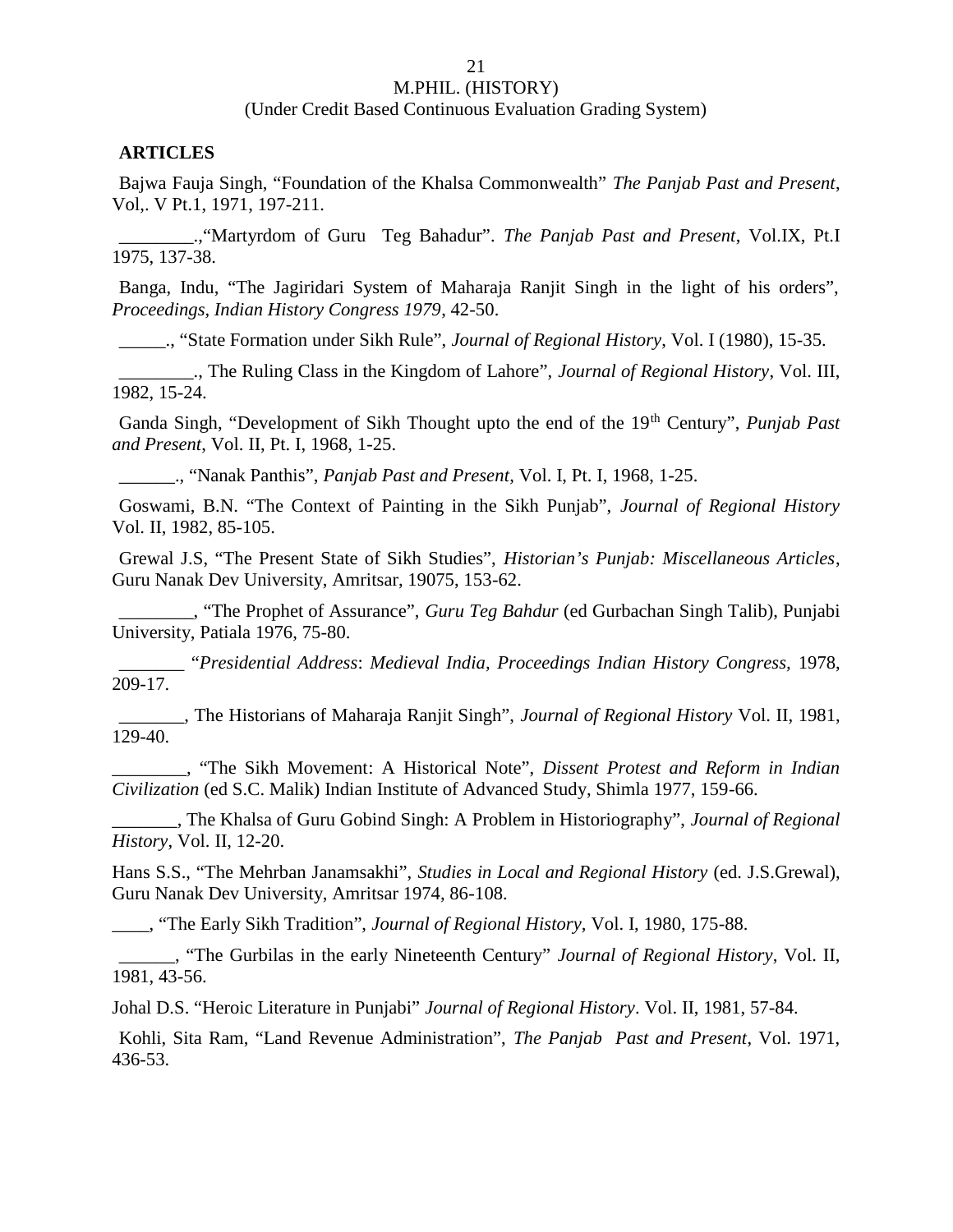#### (Under Credit Based Continuous Evaluation Grading System)

22

### **PRIMARY SOURCES**

*Adi Sri Guru Granth Sahib* (Sri Damdama Bir)

Bhai Gurdas, *Varan Bhai Gurdas* (eds. Hazara Singh & Vir Singh)

Bishan Singh (ed), *Sri Dasam Granth Sahib Steek*, Amritsar

Debi Parshad, *Gulshan-i-Punjab (*tr. H.S.Kohli), Punjabi University, Patiala.

Fauja Singh (ed), *Hukamnamas of Shri Guru Tegh Bahadur Sahib*, Punjabi University, Patiala 1967.

Ganda Singh (ed), *Hukamnamay*, Punjabi University, Patiala 1967.

Giani Lal Singh (td) & Fauja Singh Bajwa (ed), *Punjab Di Sair* (Panjabi translation of Sujan Rai's Khulasat-ut-Tawarikh), Panjabi University, Patiala 1972.

Gopal Singh (tr), *Sri Guru Granth Sahib*, Delhi 1962.

Goswami, B.N.& J.S.Grewal (tr. & Ed) , *The Mughal and Sikh Rulers and the Vaishnavas of Pindori (Persian Documents),* IIAS, Shimla 1969.

\_\_\_\_\_\_, *The Mughals and the Jogis of Jakhbar* (Persian Documents), IIAS, Shimla, 1967.

Grewal, J.S. and Indu Banga, "*Early Nineteenth Century Punjab*, Guru Nanak Dev University, Amrtisar 1975.

\_\_\_\_\_\_\_, *Umdat-ut-Tawarikh* (Punjabi tr.) Daftar II, Guru Nanak Dev University, Amritsar.

------------, (tr and ed) *Civil and Military Affairs of Maharaja Ranjit Singh :Sita Ram Kohli Collection of Military Parwanas,* Guru Nanak Dev Univeirsity, Armitsar 1985.

----------and Irfan Habib, (ed) *Sikh History from Persian Sources*, Indian History Congress, 2001.

Gurbaksh Singh (tr), *Tarikh-i-Punjab* (Ahmed Shah Batalia's Tarikh-i-Hind, Panjabi University, Patiala 1969.

Jaggi, Rattan Singh, *Dasam Granth da Pauranik Adhiyan*, Jalandhar, 1965.

Sohan Lal Suri, Umdat-ut-Twearikh, Daftar II-V (tr by V.S. Suri), G.N.D.University, 2001.

Joginder Kaur, *Ram Sukh Rao's Shri Fateh Singh Partap Parbhakar Early 19th Century Punjab*, Published by Author, Patiala 1980.

Kanhaiya Lal, *Tarikh-i-Panjab* (tr Jit Singh Sital), Panjabi University, Patiala, 1968.

Macauliffe, M.A., *The Sikh Religion*, 6 Vols. Oxford University Press, London, 1909.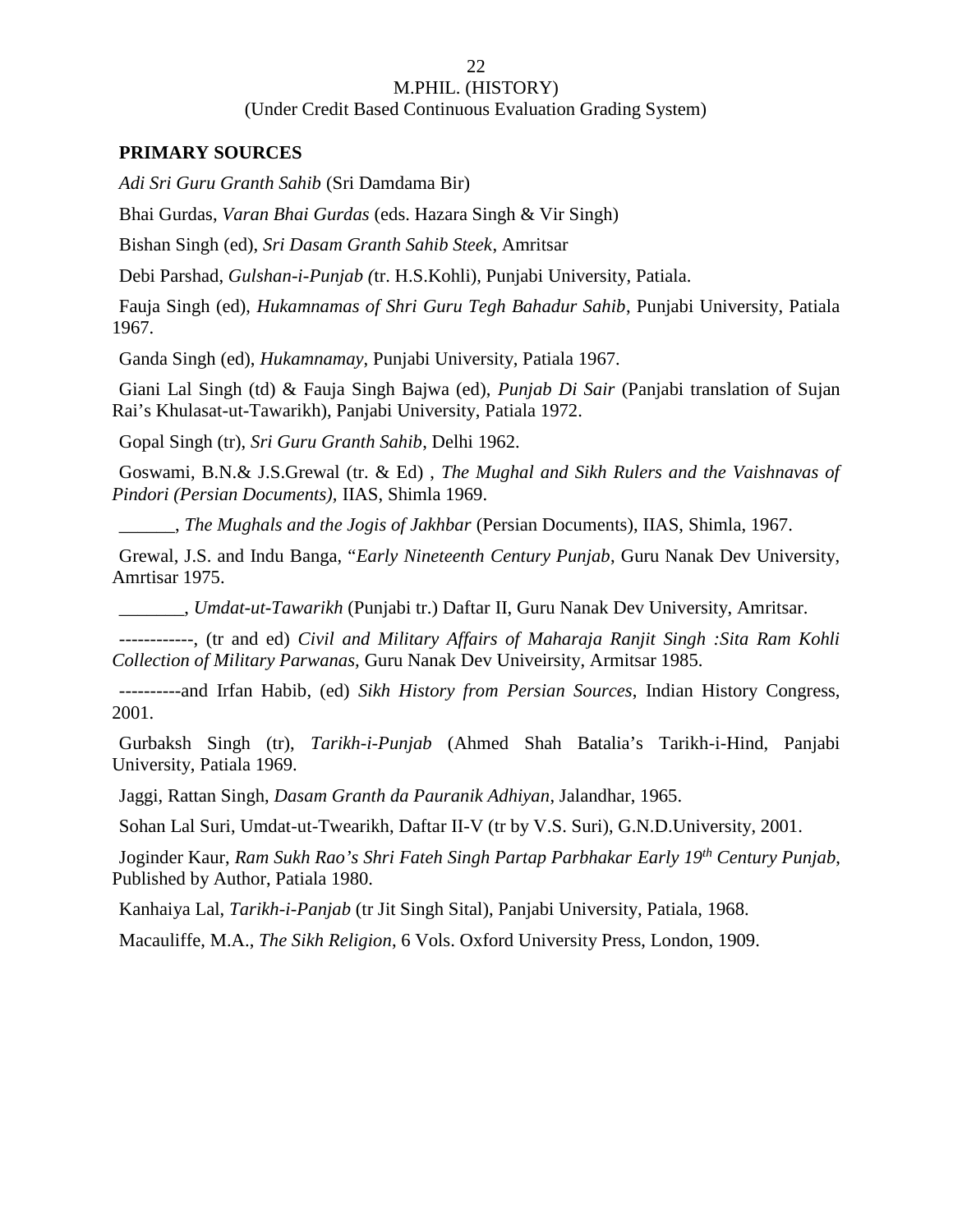(Under Credit Based Continuous Evaluation Grading System)

#### **Semester-I**

### **HSL 606: THE PUNJAB (1849-1947): SOCIETY AND ECONOMY Credits 3-0-0**

### **UNIT–I**

- 1. New Administration, Transport and Communications
- 2. Agriculture, Industry, Trade and Commerce

### **UNIT–II**

- 3. Education, Social Classes
- 4. Socio- Religious Reforms

### **UNIT–III**

- 5. Political Developments (1920-1947)
- 6. Review of Literature: Writings of Tom.G. Kessinger and Mridula Mukherjee.

### **BIBLIOGRAPHY BOOKS**

Ali, Imran, *The Punjab under Imperialism (1885-1947*),OUP, Delhi,1989.

Bal, S.S., *A Brief History of the Modern Punjab,* Lyall Book Depot, Ludhiana, 1974.

Banga, Indu, *Five Punjabi Centuries: Essays for Dr J.S. Grewal*, Manohar, New Delhi 1997.

Banerjee, Himadri, *Agrarian Society of the Punjab, 1849-1901*, Manohar Book Service, New Delhi 1982.

Barrier, N.G, *The Sikhs and their Literature*, Manohar Book Service, Delhi 1970.

\_\_\_\_\_\_., *Banned Controversial Literature and Political Control ini British India*, 1907-47, Manohar Book Service, Delhi 1976.

Bottamore, T.B., *A Sociology: a Guide to Problems and Literature*, George Allen & Unwin London 19785 (reprint)

Chaman Lal, *Bhagat Singh: The Jail Notebook and Other Writings*, Leftword, New Delhi, 2007.

Chhabra, G.S., *Social and Economic History of the Panjab (1949-1901)*, S. Nagin & Co. Jalandhar, 1962.

Desai, A.R., *Social Background of Indian Nationalism*, Popular Prakshan, Bombay, 1988 (4<sup>th</sup> ed).

Domin, Dolores, *India in 1857-59: A Study in the Role of the Sikhs in the People's Uprising*, Akademic Verlag, Berlin, 1977.

Dungen, P.H.M.van den, The *Punjab Tradition*, George Allen & Unwin, London, 1972.

Fauja Singh, *A Brief Account of the Freedom Movement in the Punjab*, Punjabi University, Patiala, 1972.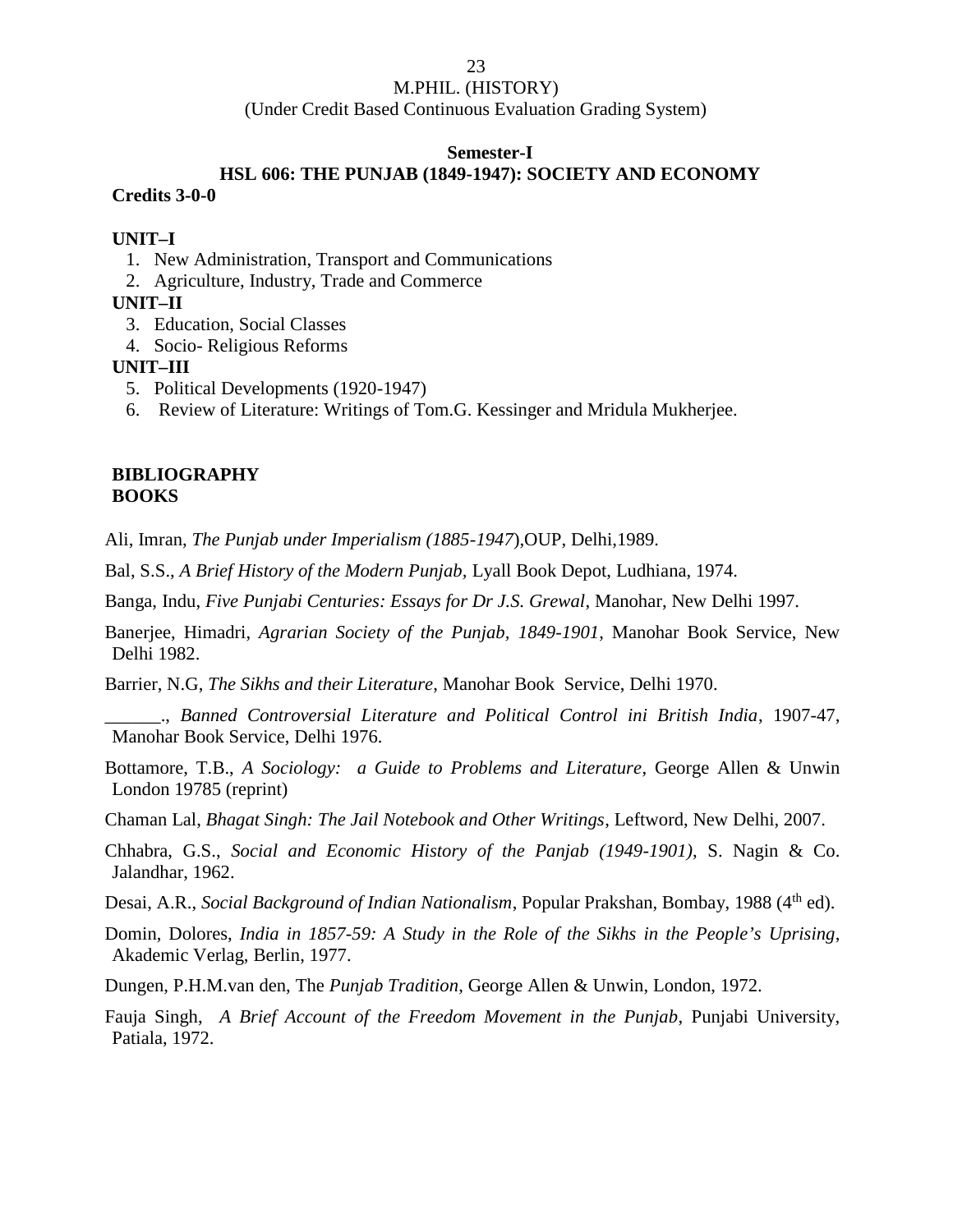#### **Semester-I**

\_\_\_\_\_\_\_, *Kuka Movement*, Motilal Banarsidass, Delhi 1965.

\_\_\_\_\_\_\_, *Historians and Historiography of the Sikhs*, Oriental Publishers, Delhi 1978.

Fox, Richard G., *Lions of the Punjab*: *Culture in the Making,* Archives Publishers, New Delhi 1987.

Gulati, Kailash Chandra, *The Akalis: Past and Present*, Asha Janak Publications, New Delhi 1974.

Grewal J.S., *The Sikhs of the Punjab*, New Cambridge History of India, Orient Longman, Hyderabad, 1997.

\_\_\_\_\_\_\_., *The Akalis: A Short History*, Punjab Studies Publications, Chandigarh, 1996.

Grewal, Reeta, *Colonialism and Urbanization in India: The Punjab Region*, Manohar, New Delhi, 2009.

Grewal, Reeta and Pall, Sheena, *Pre-Colonial and Colonial Punjab: Society, Economy Politics and Culture*, Manohar, Delhi, 2005.

Harminder Singh, *Industrial Development in the Punjab 1901-47*, M. Phil, Dissertation, Guru Nanak Dev University, Amritsar 1981.

Hira B.S*., Social Change in Upper Bari Doab(1849-1947*), G.N.D. University, Amritsar, 1996.

Islam,M.M., *Irrigation, Agriculture and the Raj: Punjab (1887-1947),* Manohar, New Delhi, 1997.

Jalal, Ayesha, *Jinnah: The Sole Spokesman*, Oxford University Press, New Delhi.

Joginder Singh, *The Sikh Resurgence*, National Book Organization, New Delhi 1977.

\_\_\_\_\_\_., *Namdhari Guru Ram Singh,* NBT, New Delhi, 2010.

Jones, Kenneth W. *Arya Dharm: Hindu Consciousness in 19th Century Punjab*, Manohar Book Service, Delhi 1976.

Josh, Bhagwan, *The Communist Movement in Punjab (1925-1947),*Anupam, Delhi, 1979.

Josh, Sohan Singh, *Akali Morchian Da Itihas* (Punjabi), Navyug Publishers, New Delhi 1972.

Kapur, Rajiv,A., *Sikh Separatism: The Politics of Faith,* Vikas, New Delhi, 1987.

Kessinger, Tom G., *Vilyatpur 1848-1968 : Social and Economic Change in a North Indian Village,* Yong Asia Publications, New Delhi 1979.

Khilnani N.M., *The Punjab under the Lawrences*, Punjab Government Record Office, Publication, Monograph No.2, Shimla1951.

Khushwant Singh, *A History of the Sikhs*, Vol. II Oxford University Press, Delhi 1978.(reprint).

Linden,Bob van der, *Moral Languages from Colonial Punjab: The Singh Sabha, Arya Samaj and Ahmadyias*, Manohar, New Delhi, 2008.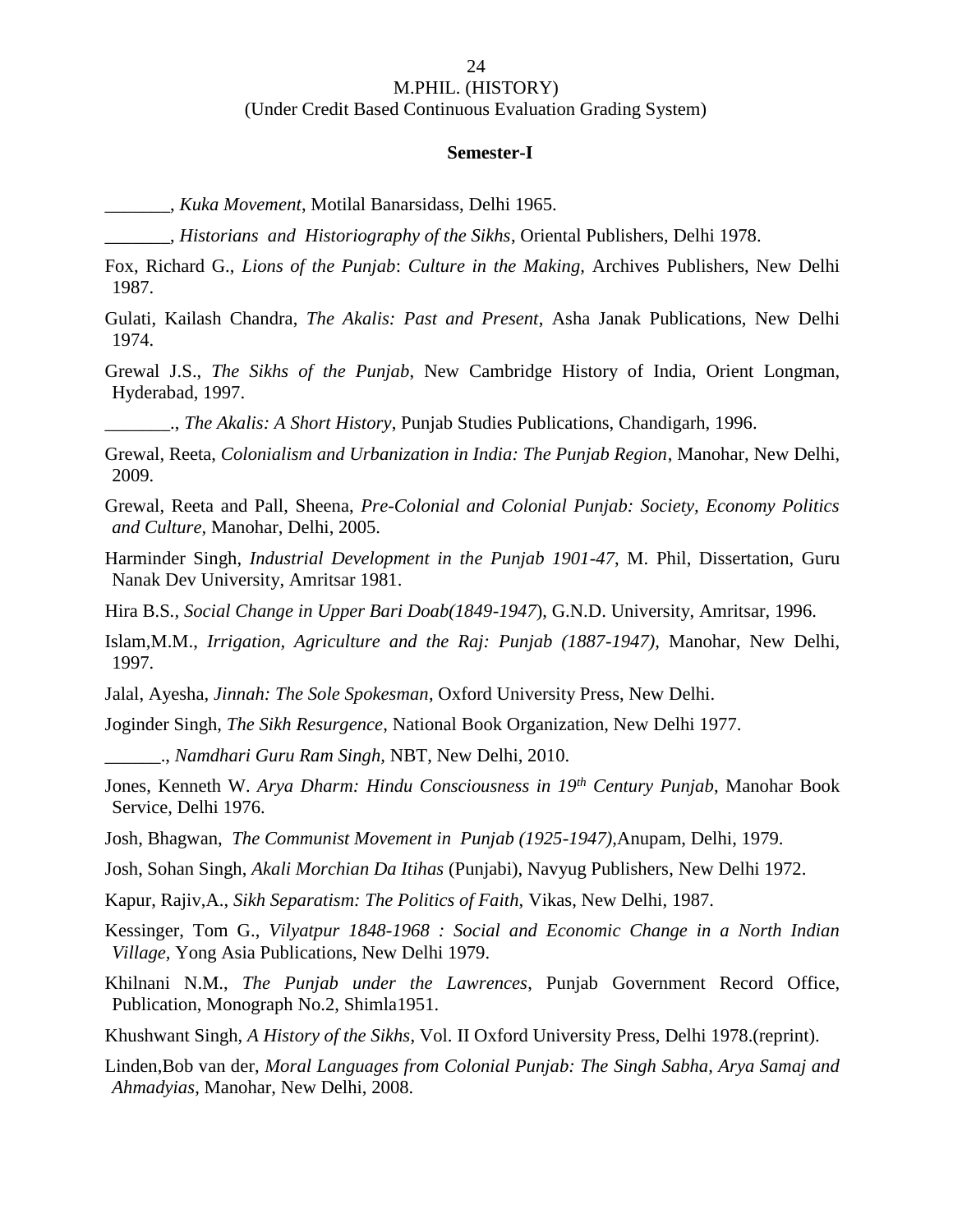#### **Semester-I**

Lavan, Spencer, *The Ahmadiyah Movement*, Manohar Book Service, Delhi, 1974.

Malhotra, S.L. *Gandhi and the Punjab*, Panjab University, Chandigarh, 1970

Marenco, Ethne K, *The Transformation of Sikh Society*, Heritage Publishers, New Delhi 1976.

Mathur, Y.B., *British Administration of the Punjab (1849-75*), Surjeet Book Depot, Delhi n.d.

Mehta H.R., *A History of the Growth and Development of Western Education in the Punjab 1846- 1884*, Punjab Languages Department, Patiala 1971 (reprint).

Misra B.B., *The Indian Middle Classes: Their Growth in Modern Times*, OUP, London 1961.

Mittal, S.C., *Freedom Movement in Punjab (1915-35),* Concept Publishing Company, Delhi 1977.

Mohan Kamlesh, *Militant Nationalism in the Punjab*, *1919-1935*, Manohar, New Delhi 1985.

Mohinder Singh, *The Akali Movement*, Macmillan, Delhi, 1978.

Mukherjee, Mridula, *Colonializing Agriculture: The Myth of Punjab Exceptionalism*, Sage, New Delhi, 2005.

Navtej Singh, *Starvation and Colonialism: A Study of Famines in the Nineteenth Century British Punjab (1858-1901),* National Book Organisation, New Delhi, 1996.

Noorani, A.G., *The Trail of Bhagat Singh: Politics of Justice*, OUP, New Delhi, 2005.

O"Connell, Joseph T, and Others (ed), *Sikh History and Religion in Twentieth Century,* Centre for South Asian Studies, University of Toronto, 1988.

Oberoi, Harjot S., *Reconstruction of Religious Boundaries*, OUP, New Delhi, 1994.

Pandey, Gyanendra, *Remembering Partition*, Cambridge University Press, New Delhi 2000.

\_\_\_\_\_\_\_\_, *The Colonial Construction of Communalism in Modern India*, OUP, Delhi 1996.

Pritam Singh, *Globalization & Religion: Explorations in Punjabi Identity*, Coventry, 1997.

Puri, H.K., *The Ghadar Movement*, Guru Nanak Dev University, Amritsar, 1993.

Puri, Nina, *Political Elite and Society in the Punjab*, Vikas Publishing House, New Delhi, 1985.

Rai, Satya M, *Partition of the Punjab*, Asia Publishing House Bombay, 1965

\_\_\_\_\_\_\_, *Punjabi Heroic Tradition, 1900-1947*, Punjabi University, Patiala, 1978.

Saini B.S., *The Social and Economic History of the Punjab (1901-1939)*, Ess Ess Publication, Delhi, 1975.

Settar S & Indira Baptista Gupta, *Pangs of Partition,* Vols 2, ICHR, Manohar, New Delhi, 2002.

Sharma, Harish C., *Artisans of the Punjab: A Study of Socio-Economic Change in a Historical Perspective 1849-1947*, Manohar Publication, New Delhi, 1996.

Smith, Anthony, *Social Change and Social Process*, Longman, London 1975.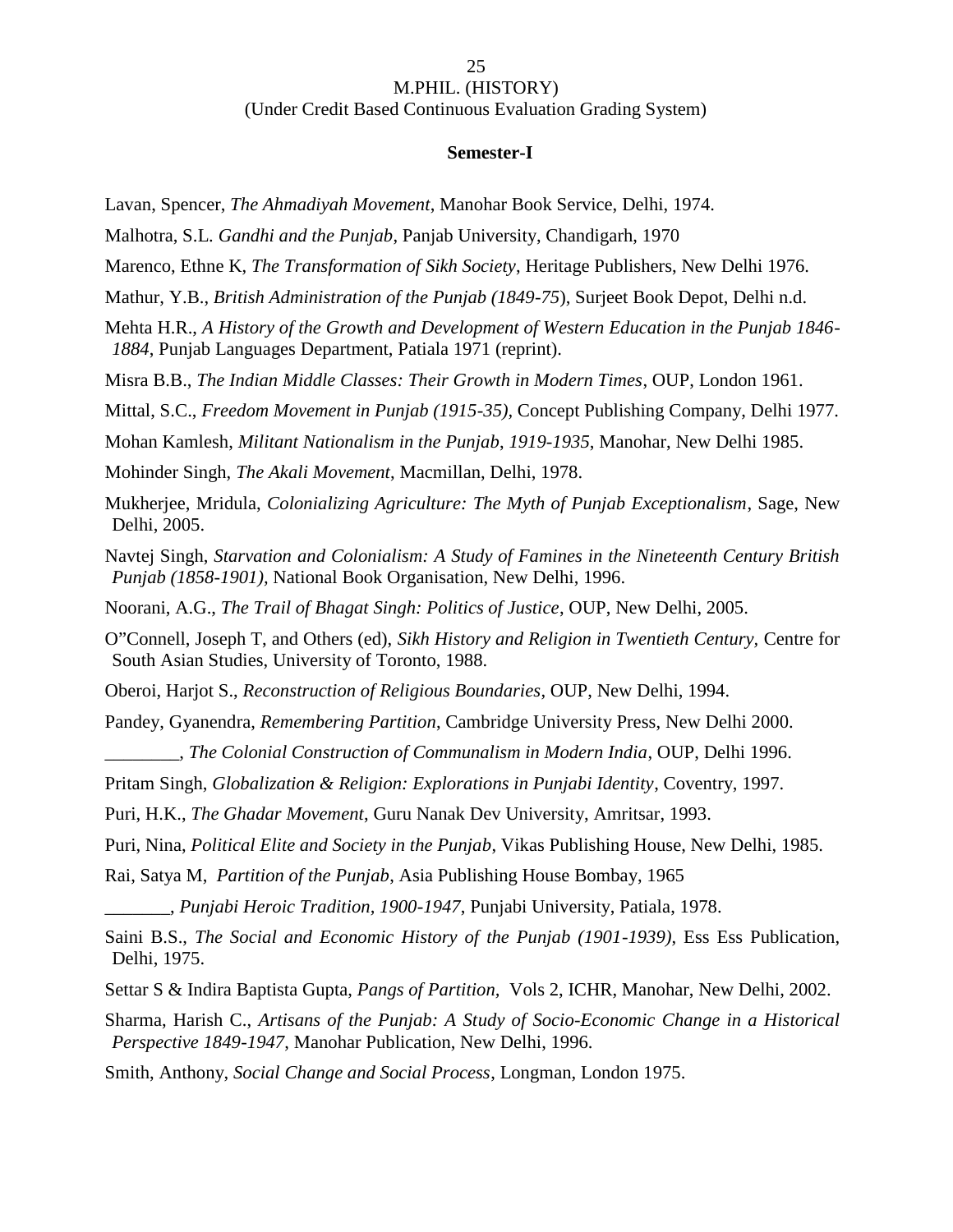#### (Under Credit Based Continuous Evaluation Grading System)

26

### **Semester-I**

Sohal, Sukhdev Singh, *The Making of Middle Classes in the Punjab, 1849-1947*, ABS Publications, Jalandhar,2008.

Srinivas, M.N., Social *Change in Modern India*, Orient Longman, Bombay 1977(reprint).

Sukhpal Singh, *Civil Service in the Punjab (1849-1947*), ABS Publishers, Jalandhar 1987.

Sukhwant Singh, *Agricultural Growth under Colonial Constraints: The Punjab 1849-1947*, Manpreet Prakashan, Delhi 2000,

\_\_\_\_\_\_\_\_, *Peasant–Proprietors in the Punjab 1849-1901*, Manpreet Prakashan, Delhi, 2002.

Surinder Kaur, *British Policy Towards Education in the Punjab 1849-1947*, M.Phil Dissertation, Guru Nanak Dev University, Amritsar 1981.

Talbot, Ian, *Punjab under the Raj (1849-1947)*, Manohar, New Delhi, 1988

Tandon, Prakash, *Punjabi Saga*, Orient Paper Back, New Delhi 1990.

Tanwar, Raghuvendra, *Politics of Sharing Power: The Punjab Unionist Party (1923-1947)* Manohar, New Delhi, 1999.

\_\_\_\_\_\_., *Reporting the Partition of 1947: Press, Public and Other Opinions*, Manohar, New Delhi, 2006.

Tuteja, K.L., *Sikh Politics*, Vikas Publishing House, New Delhi 1984.

Webster, John C.B, *The Nirankari Sikhs*, Macmillan, Delhi 1979.

### **ARTICLES**

Banga, Indu, "Social Structure, Religious Ideology and Political Articulation: The Sikhs of the Punjab", *Presidential Address, India History Congress*, Dharwar 1988.

\_\_\_\_\_\_, The Crisis of Sikh Politics (1940-1947) ", *Sikh History and Religion in the Twentieth Century,* Centre for South Asian Studies, University of Toronto 1988, PP 235-55.

Barrier, N.G., "The Formation and Enactment of the Punjab Alienation of Land Bill", *The Indian Economic and Social History Review* Vol.II, No.I, 1966, 145-55

\_\_\_\_\_\_\_, "The Arya Samaj and Congress Politics in the Punjab, 1894-1908", *The Panjab Past and Present,* Vol. V,P- II, 1971, 343-67.

\_\_\_\_\_\_, "The British and Controversial Publications in the Punjab", *The Panjab Past and Present*, Vol. III, Pt. 1, 1974 32-60.

\_\_\_\_\_\_\_, Punjab Disturbances of 1907", *The Panjab Past and Present* Vol.III, Pt. 2, 1974,  $444 - 47$ 

\_\_\_\_\_\_\_, "The Punjab Government and Communal Politics,1870-1908", *Journal of Asian Studies,* Vo. XXVII, No.3, 523-40.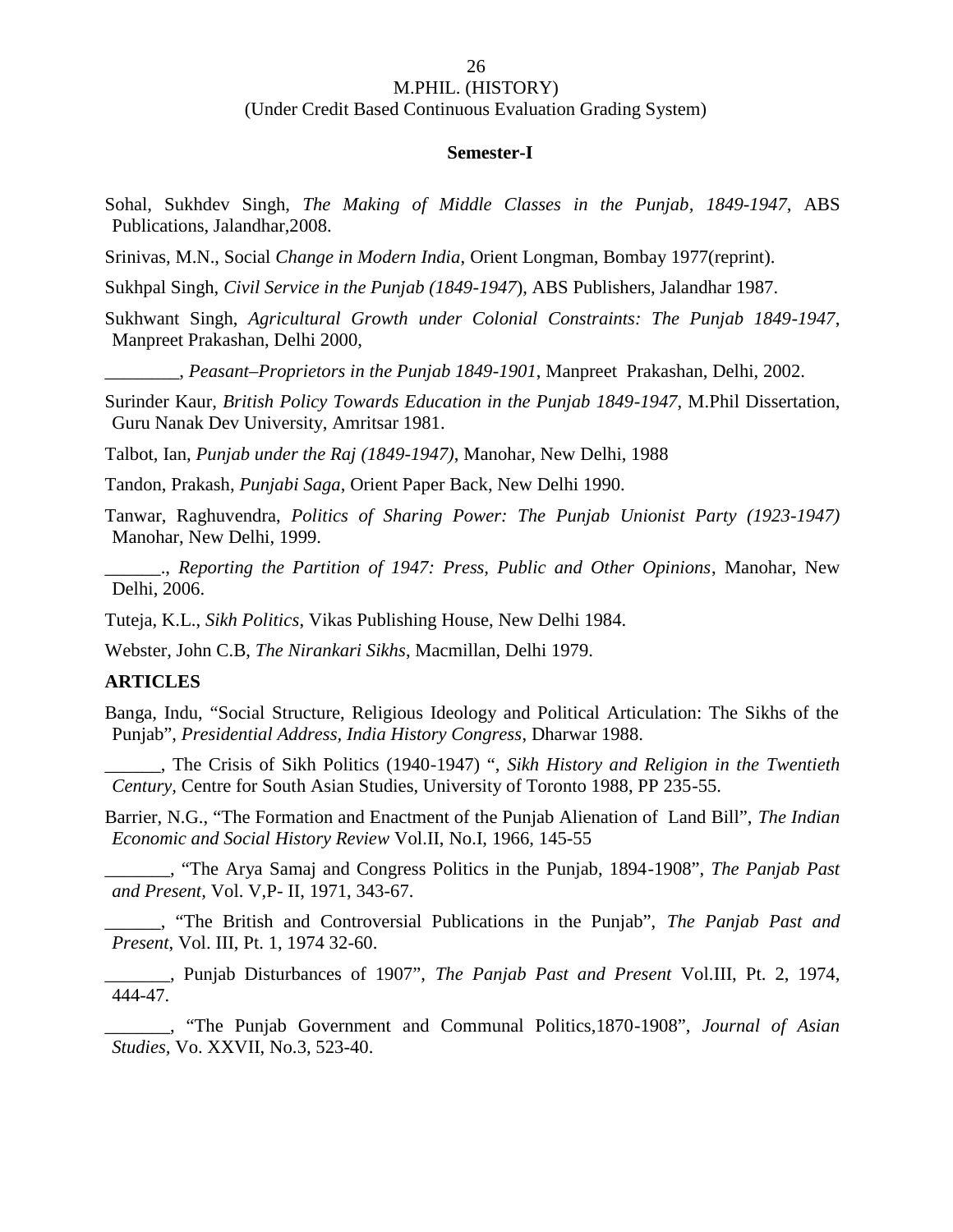#### 27

### M.PHIL. (HISTORY)

#### (Under Credit Based Continuous Evaluation Grading System)

#### **Semester-I**

\_\_\_\_\_\_\_, Mass Politics and Punjab Congress in the Pre-Gandhian Era", *The Panjab Past and Present*, Vo. IX, Pt. 2, 1975 349-59.

- Bhagat Singh,The Kuka Movement", *The Panjab Past and Present,* Vo. VII, Pt. I, 1973, pp.148-55.
- Chowdhry, Prem, "Rural Relations Prevailing in the Punjab at the time of Enactment of the so called Golden Laws: Agrarian Legislation of the Late Nineteenth Century Punjab", *The Panjab Past and Present*, Vol.X, Pt. 2, 1976, 45-61.
- Dungen, P.H.M.van den, "Changes in Status and Occupation in Nineteenth Century Punjab", *Soundings in Modern South Asian History* (ed,. D.A. Low) Wiedenfeld and Nicholoson, London 1968, 59-94.
- Grewal J.S, and Sharma, Harish C., "Political Change and Social Readjustment: Case of the Sikh Aristocracy in the Punjab", *Proceedings of Indian History Congress,* Goa 1987.
- Gurdarshan Singh, "Origin and Development of the Singh Sabhas", *The Punjab Past and Present,* Vol. VII, 1975, 45-58.
- Harbans Singh, "Origin of the Singh Sabha", *The Panjab Past and Present*, Vol. VII, Pt.I, 1973, 21-30.
- Heager, Gerald A., "The Growth of the Congress Movement in the Punjab, 1920-1947", *Journal of Asian Studies*, Vo. XXXII, 1972-73, 32-53.
- Jai Gopal, "The Tenants and the Punjab Tenancy Act of 1887", *Proceedings Punjab History Conference,* Patiala, 1975, 159-67.
- \_\_\_\_\_, "The Tenancy Policy of the British Punjab Government and Social Development 1849-1900", *Proceedings Punjab History Conference*, Patiala 19786, 269-76.
- Oren, Stephen, "Sikh Congress and Unionists in British Punjab, 1937-1945", *Modern Asian Studies*, Vol. III, Pt. 8, 1974, 397-418.
- Rai, Satya, M. "Agrarian Movement in the Punjab 1906-09", *Proceedings Punjab History Conference*, Patiala 1973, 139-47.
- Sharma, Harish Chander, "Politicization Among the Chamars of the Punjab (Early 20<sup>th</sup> Century)", *Journal of Regional History*, Vo. IV, 1983.
- Shukla, S.P. "The Middle Class and the National Movement in Haryana", *Proceedings Punjab History Conference*, Patiala 1982, 384-406
- Sohal, Sukhdev Singh, "British Policies and Money Lenders in the Agrarian Economy of Punjab 1849-1947", *Journal of Regional History*, Vol. IV, 1983, 115-27.

\_\_\_\_\_\_\_, "Consequences of Commercialization of Agriculture in the Colonial Punjab 1849-1901", *Proceedings of Punjab History Conference,* Patiala 27-29, March 1987, 217-24.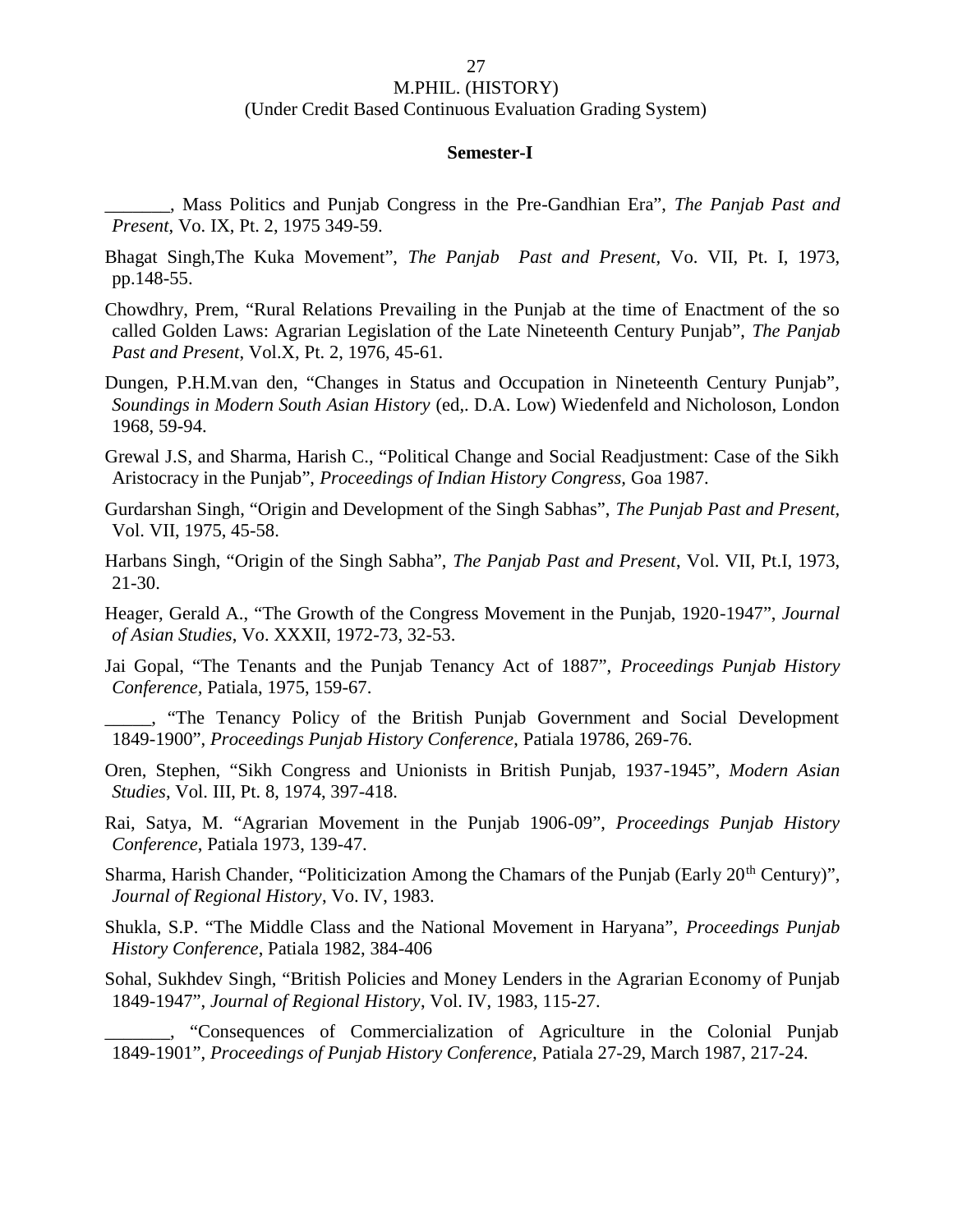(Under Credit Based Continuous Evaluation Grading System)

### **Semester-I**

\_\_\_\_\_\_\_, "Political Economy of Communalism: Late 19th Century Colonial Punjab", *Man and Development* Chandigarh Vol. IX, June 1987, 1220.

\_\_\_\_\_\_\_, "Professional Middle Classes in the Punjab", *Journal of Regional History*, Vol. VIII, 1982, 72-86.

Sukhwant Singh, "The Peasant Proprietors in the Punjab 1849-1901", *Proceedings Punjab History Conference*, Patiala 1980, 185-96.

\_\_\_\_\_\_\_, "Agricultural Development in the Punjab(1949-1947)", *Journal of Regional History*, Vol. I, 1980, 88-106.

Talwar K.S., "The Anand Marriage Act", *The Panjab Past and Present*, Vol II, Pt 2, 1968, 400-10.

Teja Singh, "The Singh Sabha Movement", *The Panjab Past and Present*, Vol. VII, 1973, 31-44.

Wasti, S. Razi, " The Punjab Colonization Act and Sir Mian Mohammed Shafi", *The Panjab Past and Present,* Vol. X, Pt. 1, 1976, 120-29.

Webster, John C.B. "Modern Historical Scholarship and the Sikh Religious Tradition", *Studies in Local and Regional History* (ed. J.S.Grewal), G.N.D.University, Amritsar 1974, 109-37.

### **PRIMARY SOURCES**

*Administration Reports* (Punjab: 1849-1947).

Badan-Powell,B.H., *The Land System of British India*, II, Oriental Publishers, 1974 (reprint).

Calvert, H, *The Wealth and Welfare of the Punjab*, Civil and Military Gazette Press, Lahore 1922.

*Census Reports* (Punjab) 1855, 1868, 1881, 1891, 1901, 1911, 1921 and 1931.

Darling, M.L., *The Panjab Peasant in Prosperity and Debt*, Manohar Publications, Delhi, 1977.

Das, Dial, *Vital Statistics of the Punjab (1901-19400,* Lahore, 1943.

*District Gazetteers* (Punjab), 1883-84 and Subsequent Issues.

Datta, V.N., *New Light on the Punjab Disturbances*, Vol.1, IIAS, Shimla, 1973.

Douie, James, *The Punjab North-West Frontier Province and Kashmir*, Seema Publications, Delhi 1974 (reprint).

Ganda Singh (ed), *Some Confidential Papers of the Akali Movement* SGPC, Amritsar, 1965.

Grewal, J.S. and H.K.Puri, *Letters of Udham Singh*, Guru Nanak Dev University, Amritsar, 1978.

Gustafson, E & Jones,Kenneth (ed), *Sources on Punjab History,* Manohar Book Service, Delhi, 1975.

Ibbetson, D., *Panjab Castes*, Languages Department, Punjab, Patiala 1970(reprint).

*Imperial Gazetteer of India Provincial Series, Punjab*, 2 Vols. 1908.